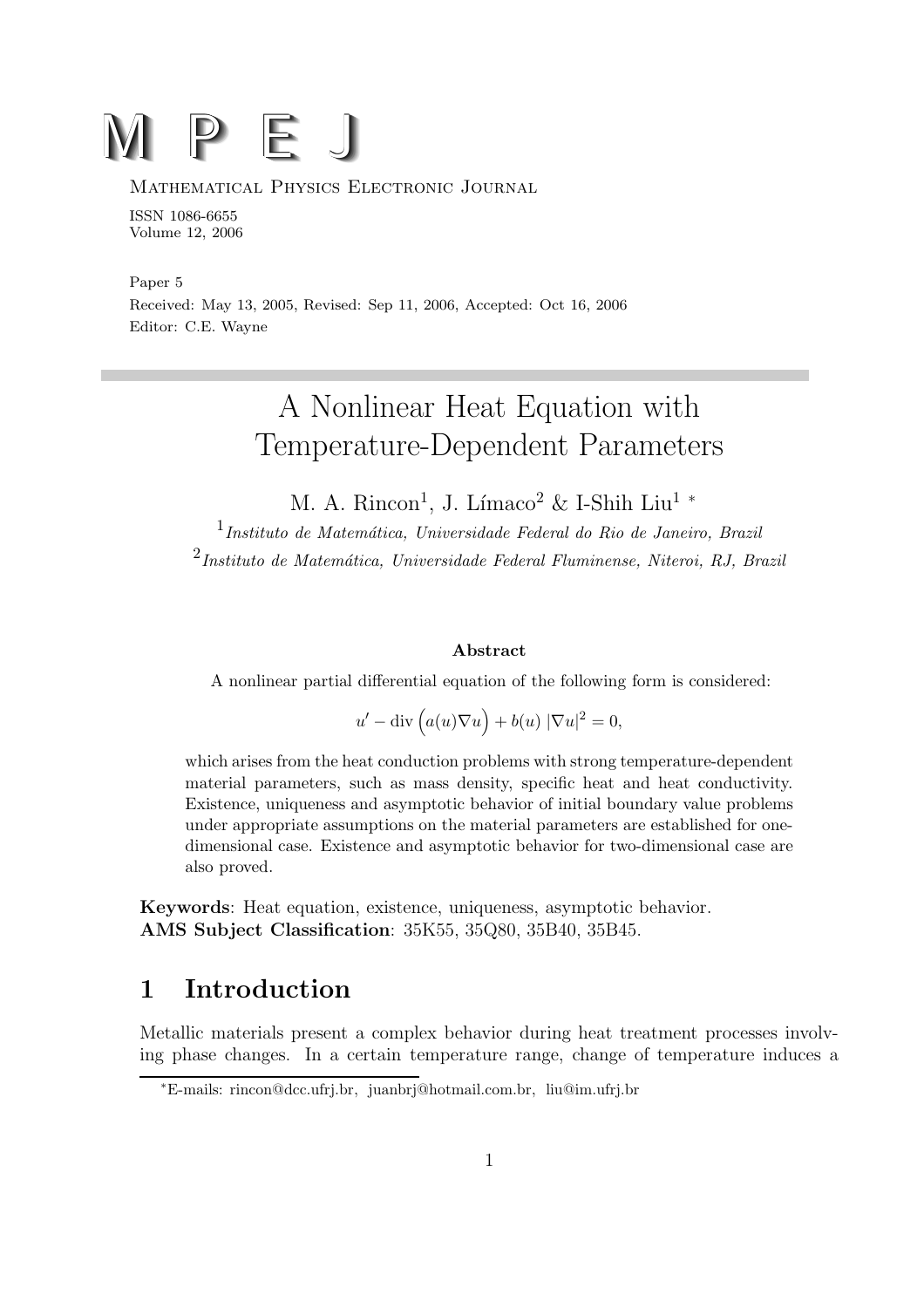<span id="page-1-0"></span>phase transformation of metallic structure, which alters physical properties of the material. Indeed, measurements of specific heat and conductivity show a strong temperature dependence during processes such as quenching of steel.

Several mathematical models, as solid mixtures and thermal-mechanical coupling, for problems of heat conduction in metallic materials have been proposed, among them [\[6](#page-20-0), [8, 13](#page-20-0)]. In this paper, we take a simpler approach without thermal-mechanical coupling of deformations, by considering the nonlinear temperature dependence of thermal parameters as the sole effect due to those complex behaviors.

The above discussion of phase transformation of metallic materials serves only as a motivation for the strong temperature-dependence of material properties. In general, thermal properties of materials do depend on the temperature, and the present formulation of heat conduction problem may be served as a mathematical model when the temperature-dependence of material parameters becomes important.

More specifically, in contrast to the usual linear heat equation with constant coefficients, we are interested in a nonlinear heat equation with temperature-dependent material parameters.

Existence, uniqueness and asymptotic behavior of initial boundary value problems under appropriate assumptions on the material parameters are established. For existence, we use particular compactness arguments for both  $n = 1, 2$  cases succinctly. The tool of the proof is the compactness results of Lions, but to apply this theorem we need a series of bounds which we establish with a number of standard analytic techniques. For uniqueness only the case  $n = 1$  can be proved. The case of  $n = 2$  remains open. The asymptotic behavior in both  $n = 1, 2$  is proved employing the arguments of Lions [[9](#page-20-0)] and Prodi [[12](#page-20-0)].

### 2 A nonlinear heat equation

Let  $\theta(x, t)$  be the temperature field, then we can write the conservation of energy in the following form:

$$
\rho \varepsilon' + \operatorname{div} q = 0,\tag{1}
$$

where q is the heat flux,  $\rho$  the mass density,  $\varepsilon$  the internal energy density and prime denotes the time derivative.

The mass density  $\rho = \rho(\theta) > 0$  may depend on temperature due to possible change of material structure, while the heat flux  $q$  is assumed to be given by the Fourier law with temperature-dependent heat conductivity,

$$
q = -\kappa \nabla \theta, \qquad \kappa = \kappa(\theta) > 0. \tag{2}
$$

The internal energy density  $\varepsilon = \varepsilon(\theta)$  generally depends on the temperature, and the specific heat  $c$  is assume to be positive defined by

$$
c(\theta) = \frac{\partial \varepsilon}{\partial \theta} > 0,\tag{3}
$$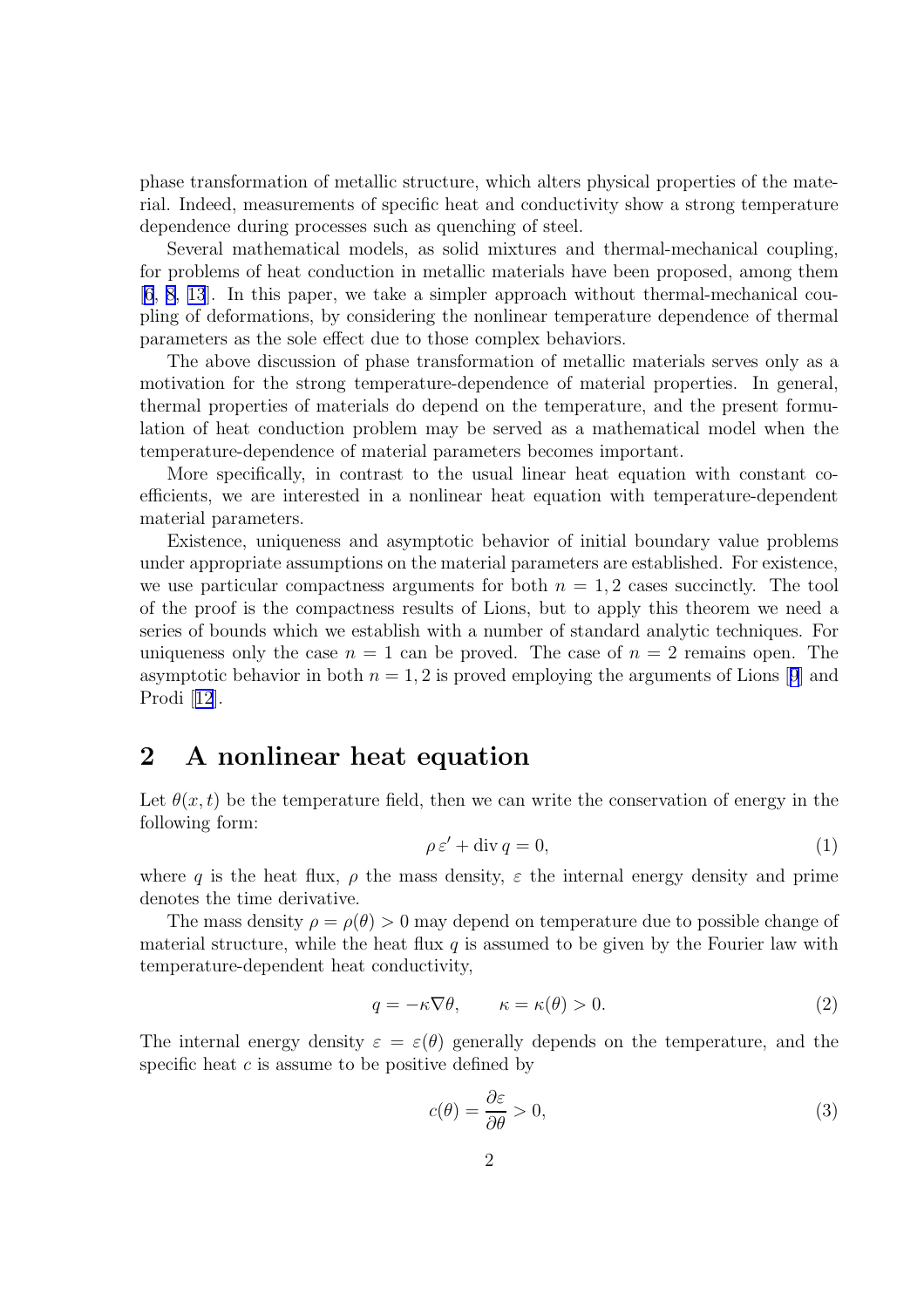which is not necessarily a constant.

By the assumption [\(3](#page-1-0)), we can reformulate the equation [\(1](#page-1-0)) in terms of the energy  $\varepsilon$ instead of the temperature  $\theta$ . Rewriting Fourier law as

$$
q = -\kappa(\theta)\nabla\theta = -\alpha(\varepsilon)\nabla\varepsilon,\tag{4}
$$

and observing that

$$
\nabla \varepsilon = \frac{\partial \varepsilon}{\partial \theta} \nabla \theta = c(\theta) \nabla \theta,
$$

we have  $c(\theta)\alpha(\varepsilon) = \kappa(\theta)$ , and hence

$$
\alpha = \alpha(\varepsilon) > 0.
$$

Now let u be defined as  $u = \varepsilon(\theta)$ , then the equation [\(1](#page-1-0)) becomes

$$
\rho(u) u' - \operatorname{div}(\alpha(u)\nabla u) = 0.
$$

Since  $\rho(u) > 0$ , dividing the equation by  $\rho$ , and using the relation,

$$
\frac{1}{\rho(u)} \operatorname{div} (\alpha(u)\nabla u) = \operatorname{div} \left(\frac{\alpha(u)\nabla u}{\rho(u)}\right) - \left(\nabla \frac{1}{\rho(u)}\right) \cdot \left(\alpha(u)\nabla u\right),
$$

we obtain

$$
u' - \operatorname{div}\left(\frac{\alpha(u)\nabla u}{\rho(u)}\right) + \left(\nabla \frac{1}{\rho(u)}\right) \cdot \left(\alpha(u)\nabla u\right) = 0. \tag{5}
$$

Since 
$$
c = \frac{\partial \varepsilon}{\partial \theta} = \frac{du}{d\theta}
$$
,  
\n
$$
\left(\nabla \frac{1}{\rho(u)}\right) = -\frac{1}{\rho(u)^2} \frac{d\rho(u)}{du} \nabla u = -\frac{1}{\rho(u)^2} \frac{d\rho}{d\theta} \frac{d\theta}{du} \nabla u = -\frac{1}{\rho(u)^2} \frac{d\rho}{d\theta} \frac{1}{c} \nabla u.
$$

Substituting into equation (5) we obtain

$$
u' - \operatorname{div}\left(\frac{\alpha(u)\nabla u}{\rho(u)}\right) - \left(\frac{1}{\rho(u)^2}\frac{d\rho}{d\theta}\frac{1}{c}\nabla u\right) \cdot \left(\alpha(u)\nabla u\right) = 0,
$$

which is equivalent to

$$
u' - \operatorname{div} (a(u)\nabla u) + b(u) |\nabla u|^2 = 0,
$$
\n(6)

where

$$
a(u) = \frac{\alpha(u)}{\rho(u)} = \frac{\alpha(u)c(u)}{\rho(u)c(u)} = \frac{k(u)}{\rho(u)c(u)} > 0
$$
 (7)

and

$$
b(u) = -\frac{\alpha(u)}{c \rho(u)^2} \frac{d\rho}{d\theta} > 0.
$$
\n(8)

The positiveness of  $a(u)$  and  $b(u)$  is the consequence of thermodynamic considerations (see [\[10\]](#page-20-0)), and reasonable physical experiences: the specific heat  $c > 0$ , the thermal conductivity  $\kappa > 0$ , the mass density  $\rho > 0$ , and the thermal expansion  $d\rho/d\theta < 0$ . In this paper we shall formulate the problem based on the nonlinear heat equation (6).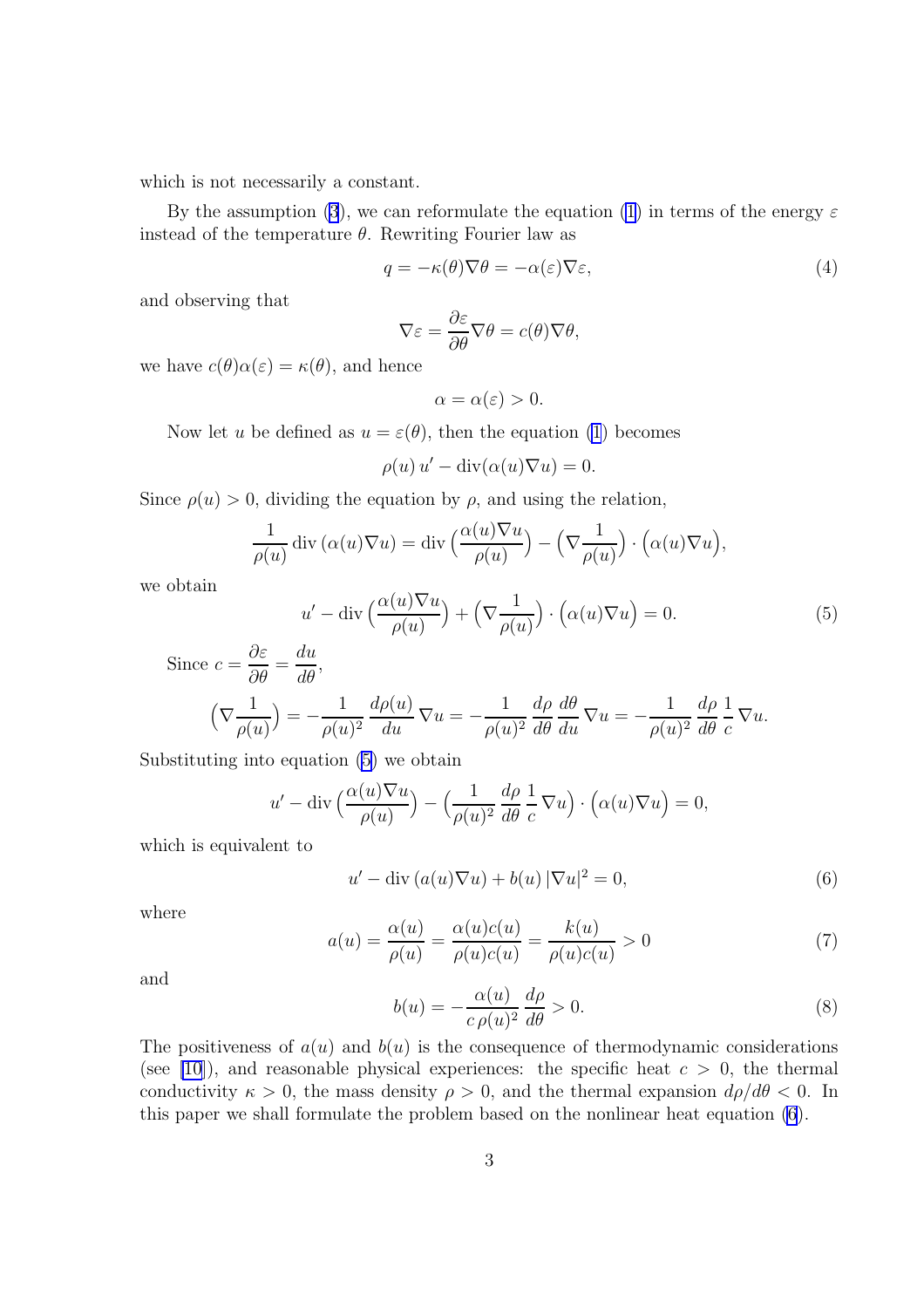#### <span id="page-3-0"></span>2.1 Formulation of the Problem

Let  $\Omega$  be a bounded open set of  $\mathbb{R}^n$ ,  $n = 1, 2$ , with  $C^1$  boundary and Q be the cylinder  $\Omega \times (0,T)$  of  $\mathbb{R}^{n+1}$  for  $T > 0$ , whose lateral boundary we represent by  $\Sigma = \Gamma \times (0,T)$ . We shall consider the following non-linear problem:

$$
\begin{cases}\n u' - \operatorname{div} (a(u)\nabla u) + b(u) |\nabla u|^2 = 0 & \text{in } Q, \\
 u = 0 & \text{on } \Sigma, \\
 u(x, 0) = u_0(x) & \text{in } \Omega.\n\end{cases}
$$
\n(9)

Mathematical models of semi-linear and nonlinear parabolic equations under Dirichlet or Neumann boundary conditions have been considered in several papers, among them, let us mention  $([1, 2, 3])$  $([1, 2, 3])$  $([1, 2, 3])$  and  $([4, 5, 11, 14])$  $([4, 5, 11, 14])$  $([4, 5, 11, 14])$  $([4, 5, 11, 14])$  $([4, 5, 11, 14])$ , respectively.

Feireisl, Petzeltová and Simondon [[7\]](#page-20-0) prove that with non-negative initial data, the function  $a(u) \equiv 1$  and  $g(u, \nabla u) \leq h(u)(1 + |\nabla u|^2)$ , instead of the non-linear term  $b(u)|\nabla u|^2$  in  $(9)_1$ , there exists an admissible solution positive in some interval  $[0, T_{\text{max}})$ and if  $T_{\text{max}} < \infty$  then

$$
\lim_{t \to T_{\text{max}}} ||u(t,.)||_{\infty} = \infty.
$$

For Problem (9) we will prove global existence, uniqueness and asymptotic behavior for the one-dimensional case  $(n = 1)$  and existence and asymptotic behavior for the twodimensional case  $(n = 2)$ , for small enough initial data.

## 3 Existence and Uniqueness: One-dimensional Case

In this section we investigate the existence, uniqueness and asymptotic behavior of solutions for the case  $n = 1$  of Problem (9).

Let  $((\cdot, \cdot))$ ,  $\|\cdot\|$  and  $(\cdot, \cdot)$ ,  $\|\cdot\|$  be respectively the scalar product and the norms in  $H_0^1(\Omega)$  and  $L^2(\Omega)$ . Thus, when we write  $|u| = |u(t)|$ ,  $||u|| = ||u(t)||$  it will mean the  $L^2(\Omega)$ ,  $H_0^1(\Omega)$  norm of  $u(x,t)$  respectively.

To prove the existence and uniqueness of solutions for the one-dimensional case, we need the following hypotheses:

**H1**:  $a(u)$  and  $b(u)$  belongs to  $C^1(\mathbb{R})$  and there are positive constants  $a_0$ ,  $a_1$  such that,

$$
a_0 \le a(u) \le a_1
$$
 and  $b(u)u \ge 0$ .

**H2**: There is positive constant  $M > 0$  such that

$$
\max_{s \in \mathbb{R}} \left\{ \left| \frac{da}{du}(s) \right|; \left| \frac{db}{du}(s) \right| \right\} \le M.
$$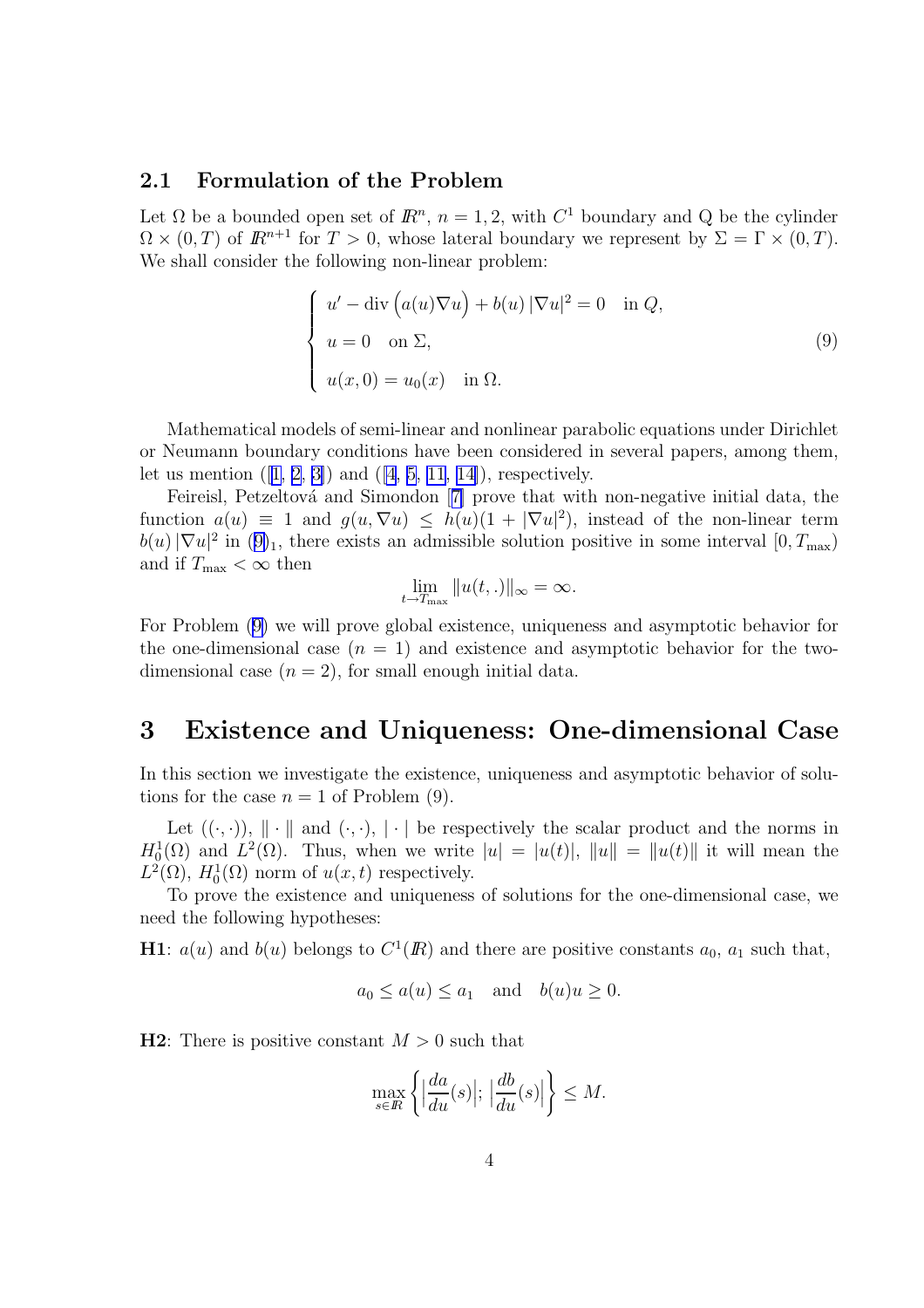<span id="page-4-0"></span>**H3**:  $u_0 \in H_0^1(\Omega) \cap H^2(\Omega)$ .

**Remark 1.** From hypothesis (H1), we have that  $b(u)u > 0$ ,  $\forall u \in \mathbb{R}$ . Thus from hypothesis (H2),  $|b(u)| \leq M|u|$ .

**Theorem 1** Under the hypotheses  $(H1)$ ,  $(H2)$  and  $(H3)$ , there exist a positive constant  $\varepsilon_0$  such that, if  $u_0$  satisfies  $(|u_0| + |u_0| + |\Delta u_0|) < \varepsilon_0$  then the problem [\(9](#page-3-0)) admits a unique solution  $u: Q \to \mathbb{R}$ , satisfying the following conditions:

- i.  $u \in L^2(0, T; H_0^1(\Omega) \cap H^2(\Omega)),$
- ii.  $u' \in L^2(0, T; H_0^1(\Omega)),$
- iii.  $u' \text{div}(a(u)\nabla u) + b(u) |\nabla u|^2 = 0$ , in  $L^2(Q)$ ,
- iv.  $u(0) = u_0$ .

**Proof.** To prove the theorem, we employ Galerkin method with the Hilbertian basis from  $H_0^1(\Omega)$ , given by the eigenvectors  $(w_j)$  of the spectral problem:  $((w_j, v)) = \lambda_j(w_j, v)$ for all  $v \in V = H_0^1(\Omega) \cap H^2(\Omega)$  and  $j = 1, 2, \cdots$ . We represent by  $V_m$  the subspace of V generated by vectors  $\{w_1, w_2, ..., w_m\}$ . We propose the following approximate problem: Determine  $u_m \in V_m$ , so that

$$
\begin{cases}\n(u'_m, v) + \left(a(u_m)\nabla u_m, \nabla v\right) + \left(b(u_m) |\nabla u_m|^2, v\right) = 0 & \forall v \in V_m, \\
u_m(0) = u_{0m} \to u_0 \quad \text{in} \quad H_0^1(\Omega) \cap H^2(\Omega).\n\end{cases}
$$
\n(10)

We want to get strong convergence in  $H_0^1(\Omega)$  and  $L^2(\Omega)$  of  $u_m$  and  $\nabla u_m$ , respectively as given later in [\(34](#page-8-0)). To do so, we will use the compactness results of Lions applied to a certain sequence of Galerkin approximations. First we need to establish that they converge weakly in some particular Sobolev spaces, and we do this through energy estimates.

#### Existence

The system of ordinary differential equations (10) has a local solution  $u_m = u_m(x, t)$  in the interval  $(0, T_m)$ . The estimates that follow permit to extend the solution  $u_m(x, t)$  to interval [0, T] for all  $T > 0$  and to take the limit in (10).

**Estimate I**: Taking  $v = u_m(t)$  in equation  $(10)_1$  and integrating over  $(0, T)$ , we obtain

$$
\frac{1}{2}|u_m|^2 + a_0 \int_0^T \|u_m\|^2 + \int_0^T \int_{\Omega} b(u_m)u_m |\nabla u_m|^2 < \frac{1}{2}|u_0|^2,\tag{11}
$$

where we have used hypothesis (H1). Taking  $\hat{a}_0 = \min\{a_0, \frac{1}{2}\}$  $\frac{1}{2}$  > 0, we obtain

$$
|u_m|^2 + \int_0^T \|u_m\|^2 + \int_0^T \int_{\Omega} b(u_m)u_m |\nabla u_m|^2 < \frac{1}{2\hat{a}_0}|u_0|^2. \tag{12}
$$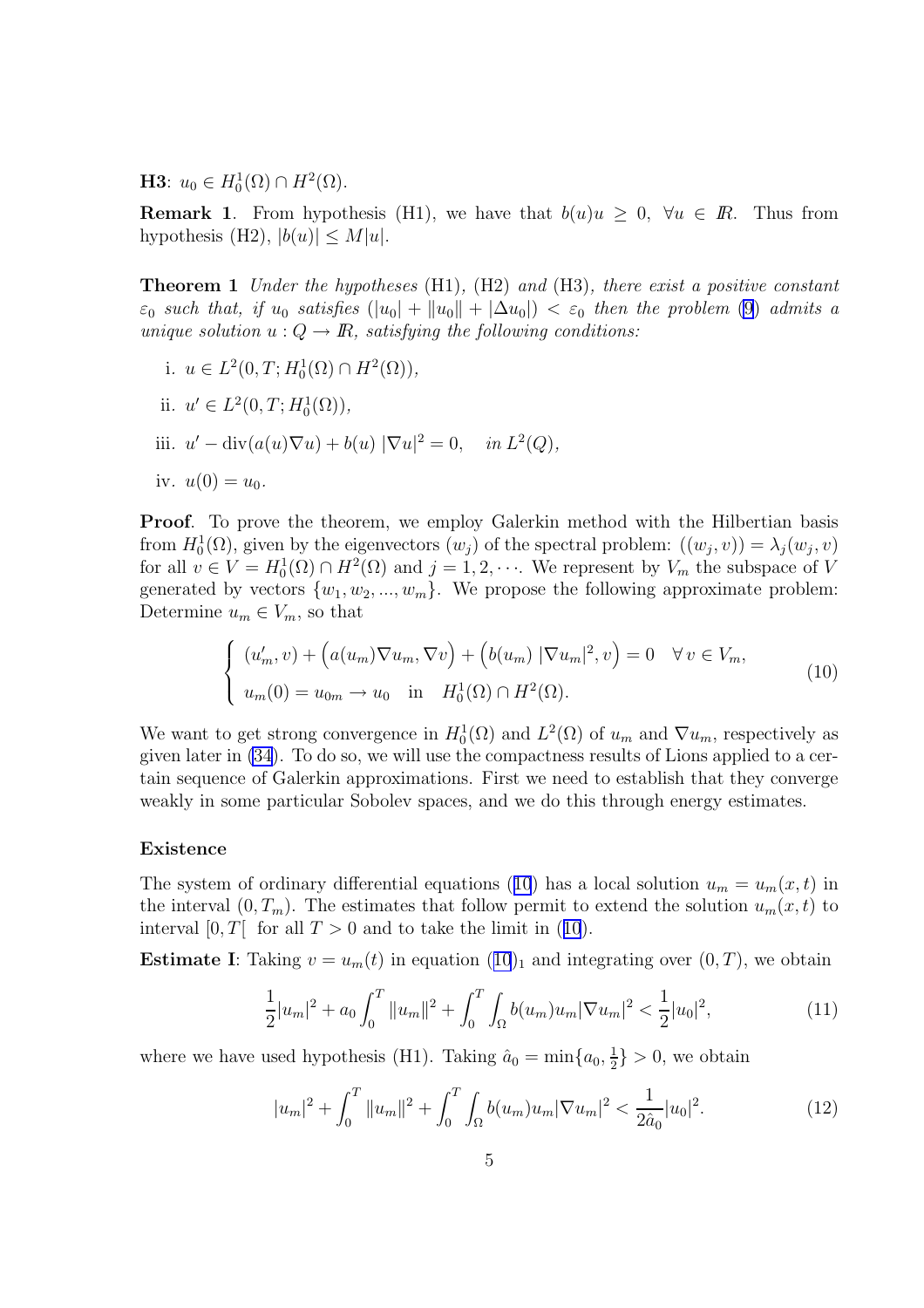<span id="page-5-0"></span>Thus, applying the Gronwall's inequality in [\(12](#page-4-0)) yields

$$
(u_m)
$$
 is bounded in  $L^{\infty}(0,T; L^2(\Omega)) \cap L^2(0,T; H_0^1(\Omega))$ . (13)

Estimate II: Taking  $v = u'_m$  in equation  $(10)_1$  $(10)_1$  $(10)_1$  and integrating over  $\Omega$ , we obtain

$$
|u'_{m}|^{2} + \frac{1}{2} \frac{d}{dt} \int_{\Omega} a(u_{m}) |\nabla u_{m}|^{2} = \frac{1}{2} \int_{\Omega} \frac{da}{du}(u_{m}) u'_{m} |\nabla u_{m}|^{2} - \int_{\Omega} b(u_{m}) u'_{m} |\nabla u_{m}|^{2}.
$$
 (14)

On the other hand, from hypothesis (H2), we have the following inequality,

$$
\frac{1}{2} \int_{\Omega} \frac{da}{du} (u_m) u'_m |\nabla u_m|^2 \le \frac{1}{2} M C_0 \|u'_m\| \|u_m\|^2, \tag{15}
$$

and since  $|\cdot|_{L^{\infty}(\Omega)} \leq C_0 ||\cdot||$  and  $|b(u_m)| \leq M |u_m|$ , we obtain

$$
| - \int_{\Omega} b(u_m) u'_m |\nabla u_m|^2| \leq M C_0^2 \|u'_m\| \|u_m\|^3,
$$
\n(16)

where  $C_0 = C_0(\Omega)$  is a constant depending on  $\Omega$ .

Substituting (15) and (16) into the right hand side of (14) we get

$$
|u'_{m}|^{2} + \frac{1}{2}\frac{d}{dt}\int_{\Omega} a(u_{m})|\nabla u_{m}|^{2} \leq \frac{1}{2}MC_{0}||u'_{m}|| \, ||u_{m}||^{2} + MC_{0}^{2}||u'_{m}|| \, ||u_{m}||^{3}
$$
  

$$
\leq \frac{1}{4}(MC_{0})^{2}||u'_{m}||^{2} ||u_{m}||^{2} + \frac{1}{2}||u_{m}||^{2} + (MC_{0}^{2})^{2}||u'_{m}||^{2} ||u_{m}||^{4}.
$$
 (17)

Now taking the derivative of the equation  $(10)_1$  $(10)_1$  with respect to t and making  $v = u'_m$ , we have  $\overline{11}$ 

$$
\frac{1}{2}\frac{d}{dt}|u'_{m}|^{2} + \int_{\Omega} a(u_{m})|\nabla u'_{m}|^{2} = -\int_{\Omega} \frac{db}{du}(u_{m})|u'_{m}|^{2}|\nabla u_{m}|^{2} \n- \int_{\Omega} \frac{da}{du}(u_{m})|u'_{m}|\nabla u_{m}|^{2} - 2\int_{\Omega} b(u_{m})\nabla u_{m}\nabla u'_{m}u'_{m} \n\leq MC_{0}^{2}(3 + \frac{M}{2})||u'_{m}||^{2}||u_{m}||^{2} + \frac{1}{2}||u_{m}||^{2}.
$$
\n(18)

From the inequality (17) and (18), we have

$$
\frac{d}{dt} \left\{ \frac{1}{2} |u'_m|^2 + \frac{1}{2} \int_{\Omega} a(u_m) |\nabla u_m|^2 \right\} + |u'_m|^2 + \frac{a_0}{2} ||u'_m||^2 +
$$
\n
$$
||u'_m||^2 \left\{ \frac{a_0}{2} - \alpha_0 ||u_m||^4 - \alpha_1 ||u_m||^2 \right\} \le ||u_m||^2,
$$
\n(19)

where we have defined  $\alpha_0 = (MC_0^2)^2$  and  $\alpha_1 = MC_0(\frac{3}{4}MC_0 + 3C_0)$ .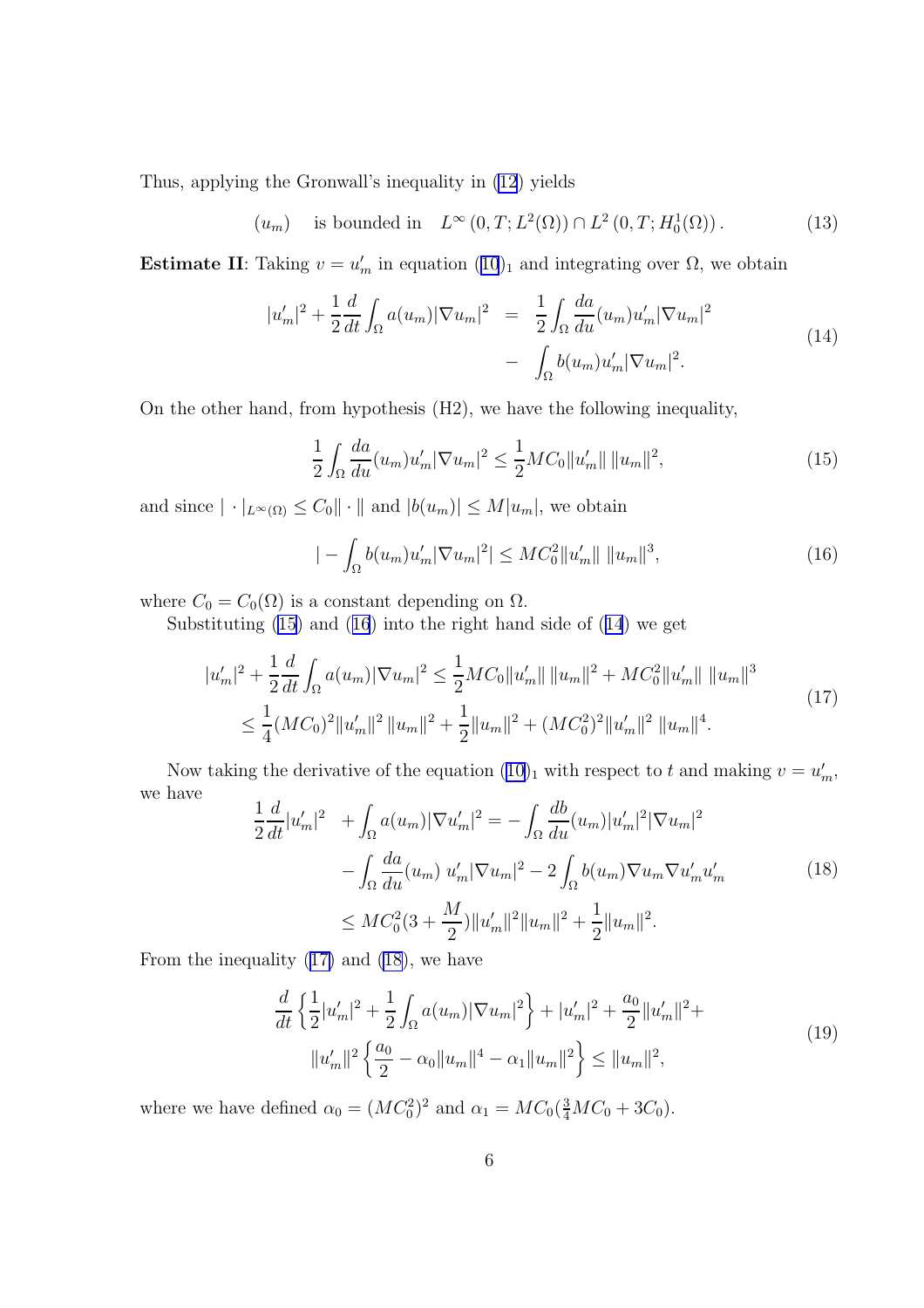<span id="page-6-0"></span>Now, under the condition that the following inequality,

$$
\alpha_0 \|u_m\|^4 + \alpha_1 \|u_m\|^2 < \frac{a_0}{4}, \qquad \forall \ t \ge 0,\tag{20}
$$

be valid, the coefficients of the term  $||u'_m||$  in the relation [\(19\)](#page-5-0) is positive and we can integrate it with respect to  $t$ ,

$$
|u'_m|^2 + \int_{\Omega} a(u_m) |\nabla u_m|^2 + 2 \int_0^t |u'_m|^2 + \frac{3a_0}{2} \int_0^t ||u'_m||^2 \le C. \tag{21}
$$

Therefore, applying the Gronwall's inequality in (21), we obtain the following estimate:

$$
(u'_m)
$$
 is bounded in  $L^{\infty}(0,T; L^2(\Omega)) \cap L^2(0,T; H_0^1(\Omega))$ . (22)

Now we want to prove that the inequality (20) is valid if the initial data are sufficiently small. In other words, there is some  $\varepsilon_0 > 0$  such that  $(|u_0| + ||u_0|| + |\Delta u_0|) < \varepsilon_0$  and the following condition holds,

$$
\frac{\alpha_0}{a_0^2} \left\{ S_0 + a_1 \|u_0\|^2 + \frac{1}{a_0} |u_0|^2 \right\}^2 + \frac{\alpha_1}{a_0} \left\{ S_0 + a_1 \|u_0\|^2 + |u_0|^2 \right\} < \frac{a_0}{4}
$$
\n(23)

and

$$
\alpha_0 \|u_0\|^4 + \alpha_1 \|u_0\|^2 < \frac{a_0}{4},\tag{24}
$$

where we have denoted  $S_0 = (M(||u_0|| + |\Delta u_0|^2 + ||u_0|| |\Delta u_0|^2) + a_1 |\Delta u_0|)^2$ .

We shall prove this by contradiction. Suppose that  $(20)$  is false, then there is a  $t^*$ such that

$$
\alpha_0 \|u_m(t)\|^4 + \alpha_1 \|u_m(t)\|^2 < \frac{a_0}{4} \quad \text{if} \quad 0 < t < t^* \tag{25}
$$

and

$$
\alpha_0 \|u_m(t^*)\|^4 + \alpha_1 \|u_m(t^*)\|^2 = \frac{a_0}{4}.\tag{26}
$$

Integrating  $(19)$  from 0 to  $t^*$ , we obtain

$$
\frac{1}{2}|u'_{m}(t^{*})|^{2} + \int_{\Omega} a(u_{m})|\nabla u_{m}(t^{*})|^{2} \le \frac{1}{2}|u'_{m}(0)|^{2} + \int_{\Omega} a(u_{m}(0))|\nabla u_{m}(0)|^{2} \n+ \int_{0}^{t^{*}} ||u_{m}||^{2} \le (M(||u_{0}|| + |\Delta u_{0}|^{2} + ||u_{0}|| |\Delta u_{0}|^{2}) + a_{1}|\Delta u_{0}|^{2})^{2} \n+ a_{1}||u_{0}||^{2} + \frac{1}{a_{0}}|u_{0}|^{2},
$$
\n(27)

and consequently,

$$
||u_m(t^*)||^2 \le \frac{1}{a_0} S_0 + \frac{a_1}{a_0} ||u_0||^2 + \frac{1}{a_0^2} |u_0|^2.
$$
 (28)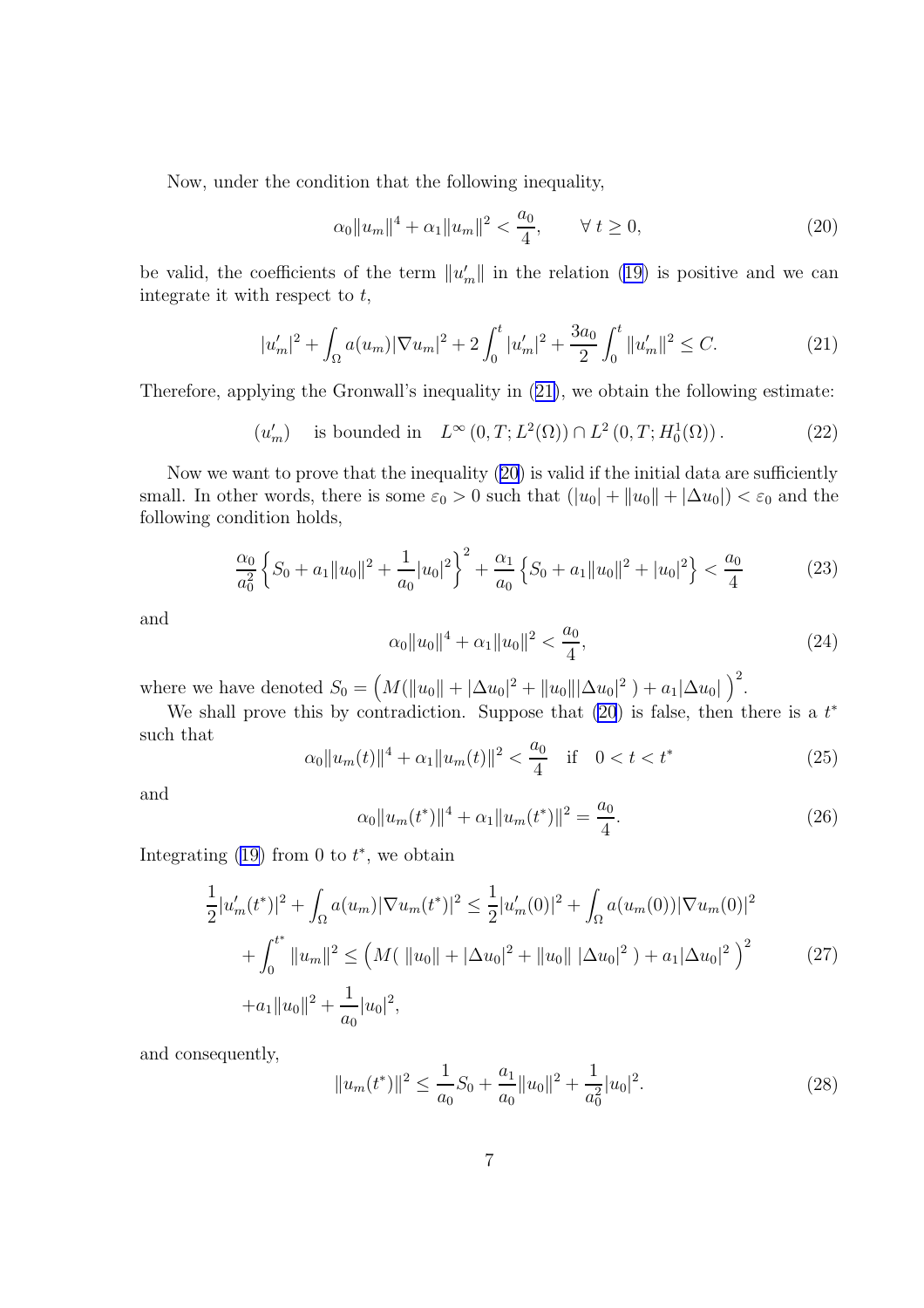Using  $(23)$  $(23)$  and  $(24)$  $(24)$  we obtain

$$
\alpha_0 \|u_m(t^*)\|^4 + \alpha_1 \|u_m(t^*)\|^2 \le \frac{\alpha_0}{a_0^2} \left\{ S_0 + a_1 \|u_0\|^2 + \frac{1}{a_0} |u_0|^2 \right\}^2 + \alpha_1 \left\{ \frac{1}{a_0} S_0 + \frac{a_1}{a_0} \|u_0\|^2 + \frac{1}{a_0} |u_0|^2 \right\} < \frac{a_0}{4},\tag{29}
$$

hence, comparing with [\(26\)](#page-6-0), we have a contradiction.

Estimate III: Taking  $v = -\Delta u_m(t)$  in the equation  $(10)_1$  $(10)_1$ , and using hypothesis H1, we obtain

$$
\frac{d}{dt}||u_m||^2 + \int_{\Omega} a(u_m) |\Delta u_m|^2 \le a_1 ||u_m|| |\Delta u_m| + b_1 |\Delta u_m|^2 ||u_m||,
$$

where we have used the following inequality,

$$
\int_{\Omega} b(u_m) |\nabla u_m|^2 |\Delta u_m| \leq \hat{b}_1 |\nabla u_m|_{L^{\infty}} \int_{\Omega} |\nabla u_m| |\Delta u_m|
$$
  

$$
\leq \hat{b}_1 |\nabla u_m|_{H^1(\Omega)} ||u_m|| |\Delta u_m|
$$
  

$$
\leq \hat{b}_1 |\Delta u_m| ||u_m|| |\Delta u_m| = \hat{b}_1 ||u_m|| |\Delta u_m|^2.
$$

In this expression we have denoted  $\hat{b}_1 = \sup |b(s)|$ , for all  $s \in \left[-\frac{a_0}{4\epsilon_0}\right]$  $4\alpha_1$  $\frac{a_0}{1}$  $4\alpha_1$ ]. Note that, from [\(20\)](#page-6-0), we have  $|u_m(t)| \le ||u_m(t)|| < a_0/4\alpha_1$  and  $b_1 = \hat{b}_1 + M$ .

Using hypothesis (H1), we obtain

$$
\frac{d}{dt}||u_m||^2 + \frac{a_0}{2}|\Delta u_m|^2 \le a_1||u_m|| |\Delta u_m| + b_1|\Delta u_m|^2 ||u_m||,
$$

or equivalently,

$$
\frac{d}{dt}||u_m||^2 + \left(\frac{a_0}{2} - b_1||u_m||\right) |\Delta u_m|^2 \le a_1||u_m|| |\Delta u_m|.
$$

Similar to the choice of  $\varepsilon_0$  for the conditions ([23](#page-6-0)) and ([24](#page-6-0)),  $\varepsilon_0$  will be further restricted to guarantee that the following condition also holds,

$$
\frac{b_1}{a_0} \left( S_0 + a_1 \| u_0 \|^2 + \frac{1}{2a_0} |u_0|^2 \right)^{1/2} < \frac{a_0}{4} \tag{30}
$$

and from ([21\)](#page-6-0) we obtain  $\frac{a_0}{4}$ 4  $\leq \left(\frac{a_0}{2}\right)$  $\frac{u_0}{2} - b_1 ||u_m||$ , it implies that

$$
\frac{d}{dt}||u_m||^2 + \frac{a_0}{4}|\Delta u_m|^2 \le a_1||u_m|| \, |\Delta u_m| \le \frac{a_0}{8}|\Delta u_m|^2 + C||u_m||^2. \tag{31}
$$

Now, integrating from  $0$  to  $t$ , we obtain the estimate

$$
||u_m||^2 + \int_0^T |\Delta u_m|^2 \leq \hat{C}.
$$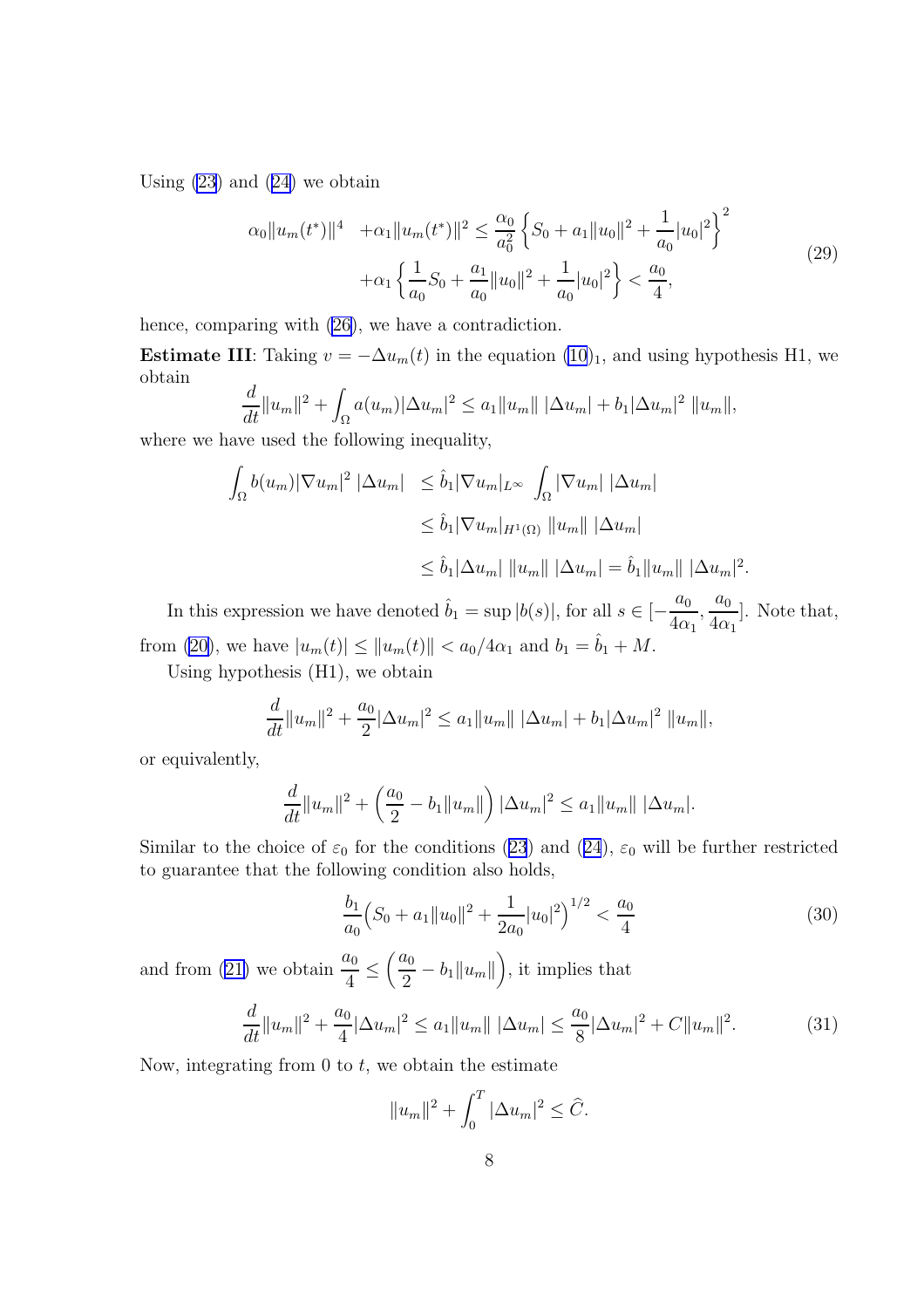<span id="page-8-0"></span>Hence, we have

$$
(u_m) \t is bounded in L\infty(0, T; H01(\Omega)),(u_m) is bounded in L2(0, T; H01(\Omega) \cap H2(\Omega)).
$$
\n(32)

#### Limit of the approximate solutions

From the estimates [\(13](#page-5-0)), [\(22](#page-6-0)) and (32), we can take the limit of the nonlinear system ([10](#page-4-0)). In fact, there exists a subsequence of  $(u_m)_{m\in N}$ , which we denote as the original sequence, such that

$$
u'_m \longrightarrow u' \quad \text{weak star} \qquad \text{in } L^{\infty}(0,T;L^2(\Omega)),
$$
  
\n
$$
u'_m \longrightarrow u' \quad \text{weak} \qquad \text{in } L^2(0,T;H_0^1(\Omega)),
$$
  
\n
$$
u_m \longrightarrow u \quad \text{weak star} \qquad \text{in } L^{\infty}(0,T;H_0^1(\Omega)),
$$
  
\n
$$
u_m \longrightarrow u \quad \text{weak} \qquad \text{in } L^2(0,T;H_0^1(\Omega) \cap H^2(\Omega)).
$$
\n(33)

Thus, by compact injection of  $H_0^1(\Omega \times (0,T))$  into  $L^2(\Omega \times (0,T))$  it follows by com-pactness arguments of Aubin-Lions [[9\]](#page-20-0), we can extract a subsequence of  $(u_m)_{m\in\mathbb{N}}$ , still represented by  $(u_m)_{m\in\mathbb{N}}$  such that

$$
u_m \longrightarrow u
$$
 strong in  $L^2(0, T; H_0^1(\Omega))$  and a.e. in  $Q$ ,  
\n $\nabla u_m \longrightarrow \nabla u$  strong in  $L^2(Q)$  and a.e. in  $Q$ . (34)

Let us analyze the nonlinear terms from the approximate system ([10\)](#page-4-0). From the first term, we know that

$$
\int_{\Omega} |a(u_m)\nabla u_m|^2 \le a_1^2 \int_{\Omega} |\nabla u_m|^2 \le a_1^2 C,\tag{35}
$$

and since  $u_m \to u$  a.e. in Q and  $a(x,.)$  is continuous, we get

$$
a(u_m) \longrightarrow a(u) \quad \text{and} \quad \nabla u_m \longrightarrow \nabla u \quad \text{a.e. in } Q.
$$
 (36)

Hence, we also have

$$
|a(u_m)\nabla u_m|^2 \longrightarrow |a(u)\nabla u|^2 \quad \text{a.e. in } Q. \tag{37}
$$

From (35) and (37), and Lions' Lemma, we obtain

$$
a(u_m)\nabla u_m \longrightarrow a(u)\nabla u \quad \text{weak in } L^2(Q). \tag{38}
$$

From the second term, we know that

$$
\int_0^T \int_{\Omega} |b(u_m)| \nabla u_m|^2|^2 \leq b_1^2 \int_0^T |\nabla u_m|_{L^{\infty}(\Omega)}^2 \int_{\Omega} |\nabla u_m|^2
$$
\n
$$
\leq b_1^2 C_0 \int_0^T \|u_m\|^2 |\nabla u_m|_{H^1}^2 \leq b_1^2 C_0 \|u_m\|^2 \int_0^T |\Delta u_m|^2 \leq C,
$$
\n(39)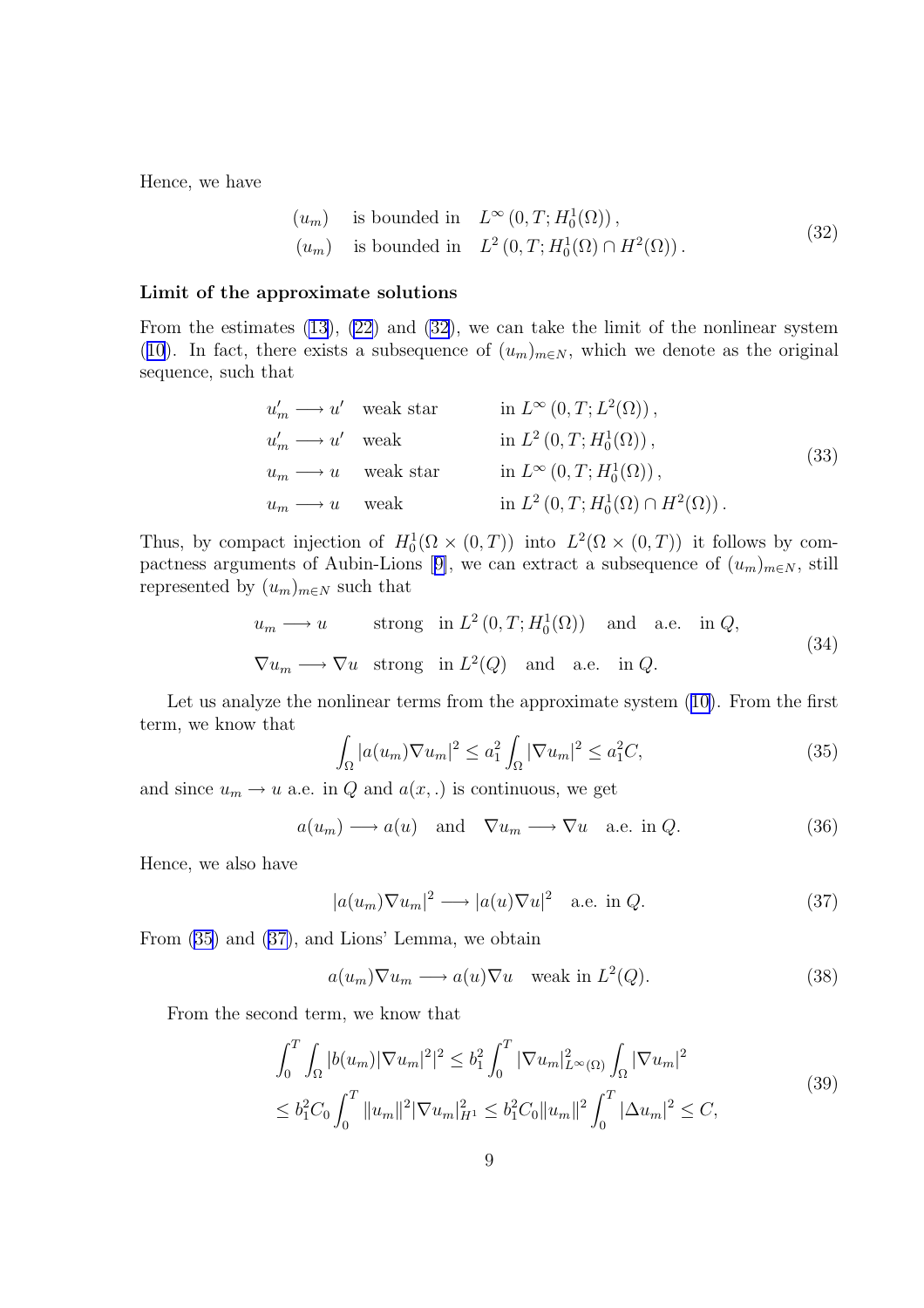<span id="page-9-0"></span>where  $C_0$  has been defined in ([16\)](#page-5-0).

By the same argument that leads to [\(37](#page-8-0)), we get

$$
|b(u_m)|\nabla u_m|^2|^2 \longrightarrow |b(u)|\nabla u|^2|^2 \quad \text{a.e. in} \quad Q \tag{40}
$$

Hence, from [\(39\)](#page-8-0) and (40) we obtain the convergence,

$$
b(u_m)|\nabla u_m|^2 \longrightarrow b(u)|\nabla u|^2 \quad \text{weak in } L^2(Q). \tag{41}
$$

Taking into account [\(33\)](#page-8-0), ([38\)](#page-8-0) and (41) into  $(10)_1$  $(10)_1$ , there exists a function  $u(x, t)$  defined over  $\Omega \times [0, T]$  with value in R satisfying ([9\)](#page-3-0). Moreover, from the convergence results obtained, we have that  $u_m(0) = u_{0m} \to u_0$  in  $H_0^1(\Omega) \cap H^2(\Omega)$  and the initial condition is well defined.

Hence, we conclude that equation ([9\)](#page-3-0) holds in the sense of  $L^2(0,T; L^2(\Omega))$ .

#### Uniqueness

Let  $w(x,t) = u(x,t) - v(x,t)$ , where  $u(x,t)$  and  $v(x,t)$  are solutions of Problem ([9\)](#page-3-0). Then we have

$$
\begin{cases}\nw' - \operatorname{div} (a(u)\nabla w) - \operatorname{div} (a(u) - a(v))\nabla v \n+ b(u) (|\nabla u|^2 - |\nabla v|^2) + (b(u) - b(v))|\nabla v|^2 = 0 & \text{in } Q, \\
w = 0 \quad \text{on } \Sigma, \\
w(x, 0) = 0 \quad \text{in } \Omega.\n\end{cases}
$$
\n(42)

Multiplying by  $w(t)$ , integrating over  $\Omega$ , we obtain

$$
\frac{1}{2}\frac{d}{dt}|w|^2 + \int_{\Omega} a(u)|\nabla w|^2 \le \int_{\Omega} \left|\frac{da}{du}(\hat{u})\right| |w| |\nabla v| |\nabla w| \n+ \int_{\Omega} |b(u)| \left(|\nabla u| + |\nabla v|\right) |\nabla w| |w| + \int_{\Omega} |\nabla v|^2| |\frac{\partial b}{\partial u}(\overline{u})| |w|^2 \n\le M \int_{\Omega} |\nabla w| |w| |\nabla v| + C_0 \int_{\Omega} \left(|\nabla u| + |\nabla v|\right) |\nabla w| |w| + M \int_{\Omega} |\nabla v|^2 |w|^2 \qquad (43) \n\le M |\nabla v|_{L^{\infty}(\Omega)} ||w|| |w| + C_0 \left(|\nabla u|_{L^{\infty}(\Omega)} + |\nabla v|_{L^{\infty}(\Omega)}\right) ||w|| |w| \n+ M |\nabla v|_{L^{\infty}(\Omega)}^2 |w|^2 \le \frac{a_0}{2} ||w||^2 + \overline{C}(|\Delta u|^2 + |\Delta v|^2) |w|^2,
$$

where we have used

(a) The generalized mean-value theorem, i.e.,  
\n
$$
|a(u) - a(v)| = |\frac{da}{du}(\hat{u})(u - v)| \le |\frac{da}{du}(\hat{u})| |w|, \qquad u \le \hat{u} \le v,
$$
\n(b) 
$$
|b(u) (|\nabla u|^2 - |\nabla v|^2)| \le |b(u)| |\nabla w| (|\nabla u| + |\nabla v|),
$$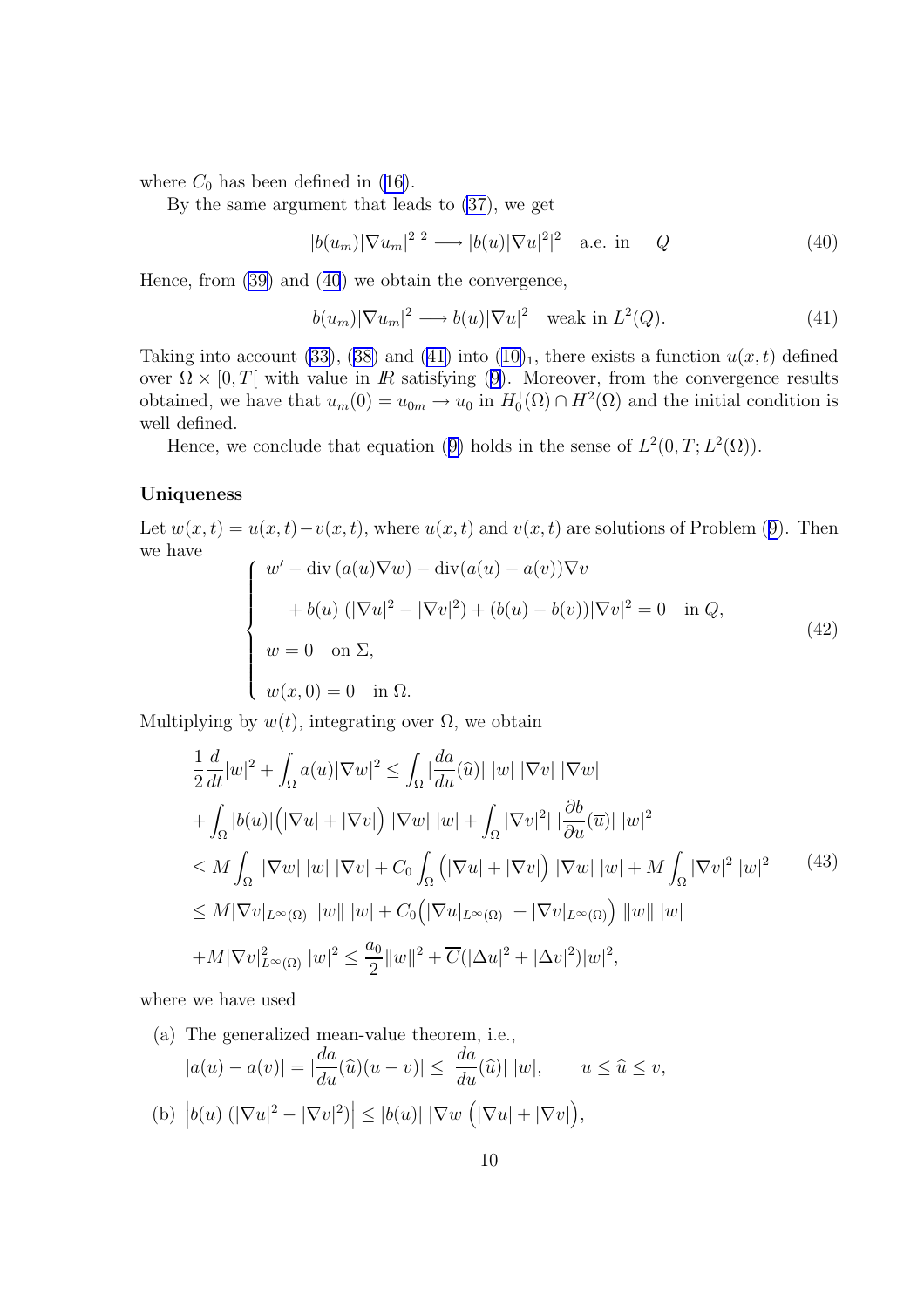<span id="page-10-0"></span>(c)  $|\nabla v|_{L^{\infty}(\Omega)} \leq ||\nabla v||_{H^1(\Omega)} \leq ||v||_{H^2(\Omega)} \leq |\Delta v|_{L^2(\Omega)}.$ 

The last inequality is valid only for one-dimensional case.

Integrating  $(43)$  $(43)$  $(43)$  from 0 to t, we obtain

$$
\frac{1}{2}|w|^2 + \frac{a_0}{2}\int_0^t \|w\|^2 \le \frac{1}{2}|w(0)|^2 + \overline{C}\int_0^t (|\Delta u|^2 + |\Delta v|^2)|w|^2,
$$

where  $\overline{C}$  denotes a different positive constant. Since  $w(0) = u_0 - v_0 = 0$ , using the Gronwall's inequality, we obtain

$$
|w|^2 + \int_0^t \|w\|^2 = 0,
$$

which implies the uniqueness,  $w(x, t) = u(x, t) - v(x, t) = 0$  and the theorem is proved.  $\Box$ 

#### Asymptotic behavior

In the following we shall prove that the solution  $u(x, t)$  of Problem [\(9](#page-3-0)) decays exponentially when time  $t \to \infty$ , using the same procedure developed in Lions [\[9](#page-20-0)] and Prodi [\[12](#page-20-0)]. Thus, we will initially show the exponential decay of the energy associated with the approximate solutions  $u_m(x, t)$  of Problema [\(10\)](#page-4-0).

**Theorem 2** Let  $u(x, t)$  be the solution of Problem ([9](#page-3-0)). Then there exist positive constants  $\widehat{s}_0$  and  $\widehat{C} = \widehat{C} \{ ||u_0||, |\Delta u_0| \}$  such that

$$
||u||^2 + |u'|^2 \le \hat{C} \exp^{-\hat{s}_0 t}.
$$
\n(44)

Proof. To prove the theorem, complementary estimates are needed.

**Estimate I':** Consider the approximate system  $(10)$  $(10)$  $(10)$ . Using the same argument as Estimate I, i.e, taking  $v = u_m(t)$ , we have

$$
\frac{d}{dt}|u_m|^2 + \int_{\Omega} a(u_m)|\nabla u_m|^2 + \int_{\Omega} b(u_m)u_m|\nabla u_m|^2 = 0.
$$
\n(45)

Integrating  $(46)$  from  $(0, T)$ , we obtain

$$
\frac{1}{2}|u_m|^2 + a_0 \int_0^T \|u_m\|^2 + \int_0^T \int_{\Omega} b(u_m)u_m |\nabla u_m|^2 < \frac{1}{2}|u_0|^2. \tag{46}
$$

From H1 hypothesis, (45) and (46) we conclude

$$
a_0||u_m||^2 \le 2|u'_m| \, |u_m| \le 2|u'_m| \, |u_0|.\tag{47}
$$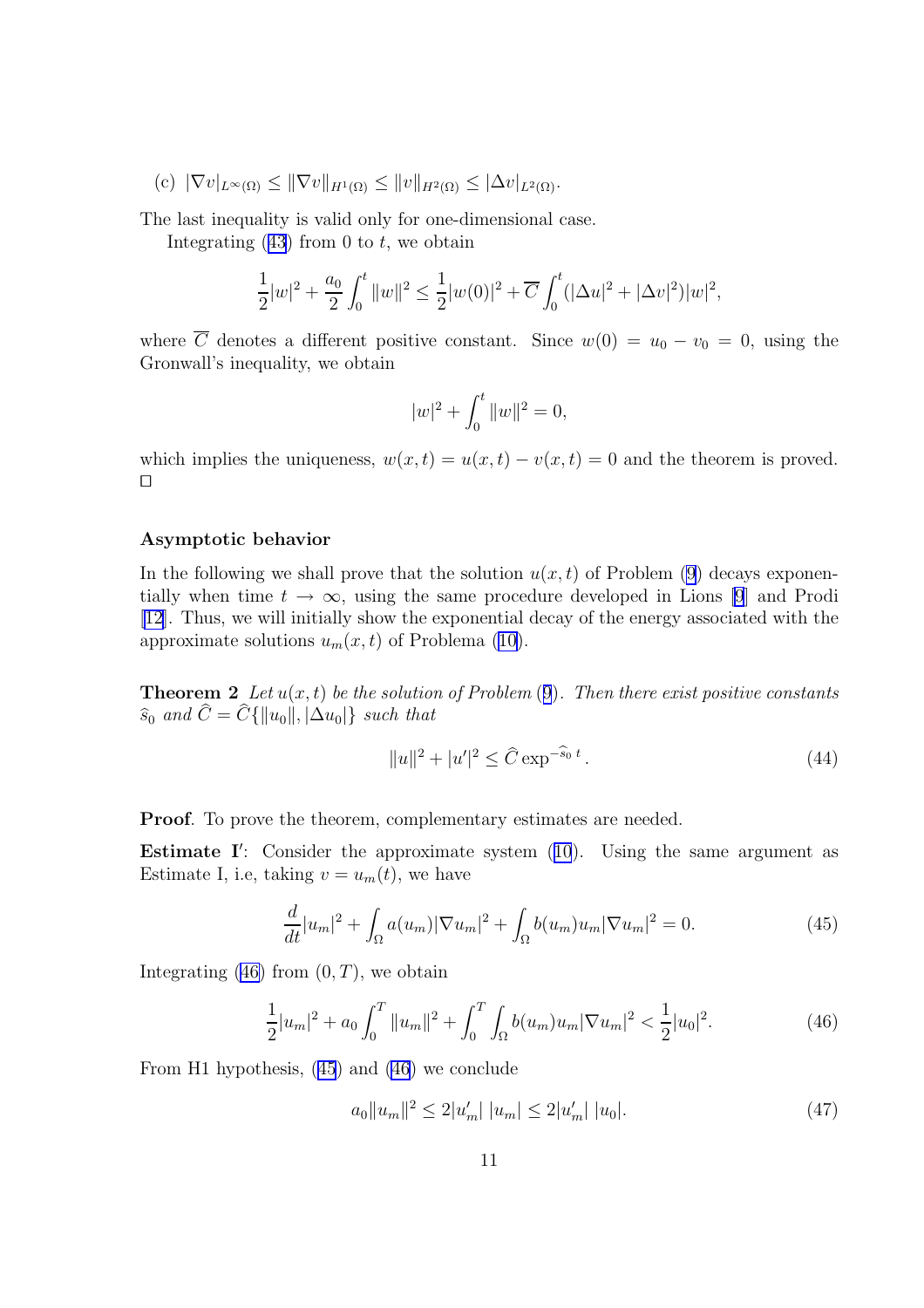<span id="page-11-0"></span>**Estimate II':** Taking derivative of the system ([10](#page-4-0)) with respect to t and making  $v = u'_m$ , we obtain

$$
\frac{d}{dt}|u'_{m}|^{2} + a_{0}||u'_{m}||^{2} \leq M\left(\int_{\Omega}|u'_{m}|^{2}|\nabla u_{m}| + \int_{\Omega}|u'_{m}|^{2}|\nabla u_{m}|^{2}\right) \n+ 2M\int_{\Omega}|\nabla u_{m}||\nabla u'_{m}||u'_{m}| \leq C_{1}\left(||u'_{m}||^{2}||u_{m}|| + ||u'_{m}||^{2}||u_{m}||^{2}\right),
$$
\n(48)

where  $C_1 = C_1(M, \Omega)$ .

Hence,

$$
\frac{d}{dt}|u'_m|^2 + \frac{a_0}{2}||u'_m||^2 + ||u'_m||^2 \left(\frac{a_0}{2} - C_1||u_m|| - C_1||u_m||^2\right) \le 0.
$$
\n(49)

Using [\(47](#page-10-0)) then we can write the inequality (49) in the form,

$$
\frac{d}{dt}|u'_m|^2 + \frac{a_0}{2}||u'_m||^2 + ||u'_m||^2 \left(\frac{a_0}{2} - C_1 \left(\frac{2|u_0|}{a_0}\right)^{1/2}|u'_m|^{1/2} - C_1 \frac{2|u_0|}{a_0}|u'_m|\right) \le 0\tag{50}
$$

Let  $v = u'_m(0)$  in [\(10\)](#page-4-0). Then

$$
|u'_m(0)|^2 \le C \left( ||u_0|| + |\Delta u_0| + |\Delta u_0|^2 + |\Delta u_0|^3 \right) |u'_m(0)|,
$$

where  $C = C(a_1, M, \Omega)$ , and

$$
|u'_m(0)|^2 \le \left( C \left( ||u_0|| + |\Delta u_0| + |\Delta u_0|^2 + |\Delta u_0|^3 \right) \right)^2. \tag{51}
$$

We define the operator

$$
J(u_0) = \left(\frac{2|u_0|}{a_0}\right)^{1/2} \left(C\left(\|u_0\| + |\Delta u_0| + |\Delta u_0|^2 + |\Delta u_0|^3\right)\right)^{1/2} +
$$
  

$$
\frac{2|u_0|}{a_0} C\left(\|u_0\| + |\Delta u_0| + |\Delta u_0|^2 + |\Delta u_0|^3\right).
$$
 (52)

Then we have shown that

$$
\left(\frac{2|u_0|}{a_0}\right)^{1/2} |u'_m(0)|^{1/2} + \frac{2|u_0|}{a_0} |u'_m(0)| \le J(u_0).
$$
\n(53)

If we choose  $C_1$  a positive constant and  $u_0$  small enough, so that

$$
C_1 J(u_0) < \frac{a_0}{4},\tag{54}
$$

the following inequality holds,

$$
C_1 \left(\frac{2|u_0|}{a_0}\right)^{1/2} |u'_m|^{1/2} + C_1 \frac{2|u_0|}{a_0} |u'_m| < \frac{a_0}{4}, \qquad \forall \, t \ge 0. \tag{55}
$$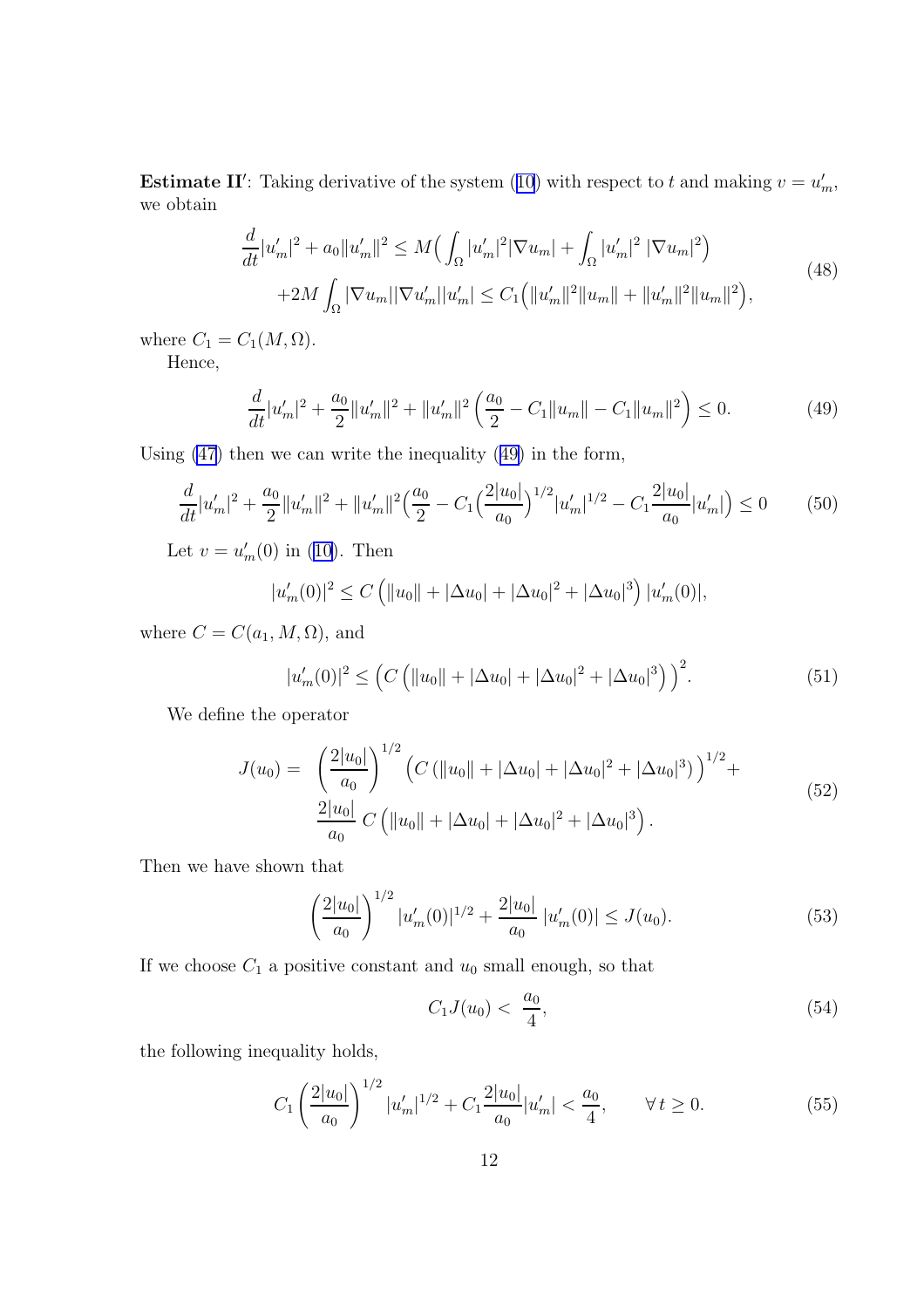Indeed, we can prove this by contradiction. Suppose that there is a  $t^*$  such that

$$
C_1 \left(\frac{2|u_0|}{a_0}\right)^{1/2} |u'_m(t^*)|^{1/2} + C_1 \frac{2|u_0|}{a_0} |u'_m(t^*)| = \frac{a_0}{4}.
$$
 (56)

Integrating [\(50\)](#page-11-0) from 0 to  $t^*$ , we obtain  $|u'(t^*)|^2 \leq |u'(0)|^2$ .

From ([54\)](#page-11-0) and [\(55](#page-11-0)), we conclude that

$$
C_{1}\left(\frac{2|u_{0}|}{a_{0}}\right)^{1/2}|u'_{m}(t^{*})|^{1/2} + C_{1}\frac{2|u_{0}|}{a_{0}}|u'_{m}(t^{*})|
$$
  
\n
$$
\leq C_{1}\left(\frac{2|u_{0}|}{a_{0}}\right)^{1/2}|u'_{m}(0)|^{1/2} + C_{1}\frac{2|u_{0}|}{a_{0}}|u'_{m}(0)| \leq C_{1}J(u_{0}) < \frac{a_{0}}{4}.
$$
\n
$$
(57)
$$

Therefore, we have a contradiction by (56).

From  $(50)$  $(50)$ ,  $(55)$  $(55)$  and using the Poincaré inequality, we obtain

$$
\frac{d}{dt}|u'_m|^2 + s_0|u'_m|^2 \le 0\tag{58}
$$

where  $s_0 = (a_0 c_0)/2$  and  $c_0$  is a positive constant such that  $\|\cdot\|_{H_0^1(\Omega)} \geq c_0 |\cdot|_{L^2(\Omega)}$ . Consequently, we have

$$
\frac{d}{dt} \left\{ \exp^{s_0 t} |u'_m|^2 \right\} \le 0 \tag{59}
$$

and hence

$$
|u'_m|^2 \le |u'_m(0)|^2 \exp^{-s_0 t} \le (C (||u_0|| + |\Delta u_0| + |\Delta u_0|^2 + |\Delta u_0|^3))^{2} \exp^{-s_0 t}
$$
  

$$
\le \widetilde{C} (||u_0||, |\Delta u_0|) \exp^{-s_0 t},
$$
 (60)

where we have used the inequality  $(51)$  $(51)$ .

We also have from [\(47](#page-10-0)) that

$$
||u_m||^2 \le \frac{2}{a_0} |u_0| \, |u'_m| \le \frac{2}{a_0} \overline{C} \Big( ||u_0||, |\Delta u_0| \Big) |u_0| \, \exp^{-s_0 t/2} \,. \tag{61}
$$

Defining  $\hat{s}_0 = s_0/2$  and  $C = C +$ 2  $a_0$ C then the result follows from  $(60)$ ,  $(61)$  inequality and of the Banach-Steinhaus theorem.  $\square$ 

## 4 Existence: Two-dimensional Case

In this section we investigate the existence and asymptotic behavior of solutions for the case  $n = 2$  of Problem ([9\)](#page-3-0). In order to prove these results we need the following hypotheses: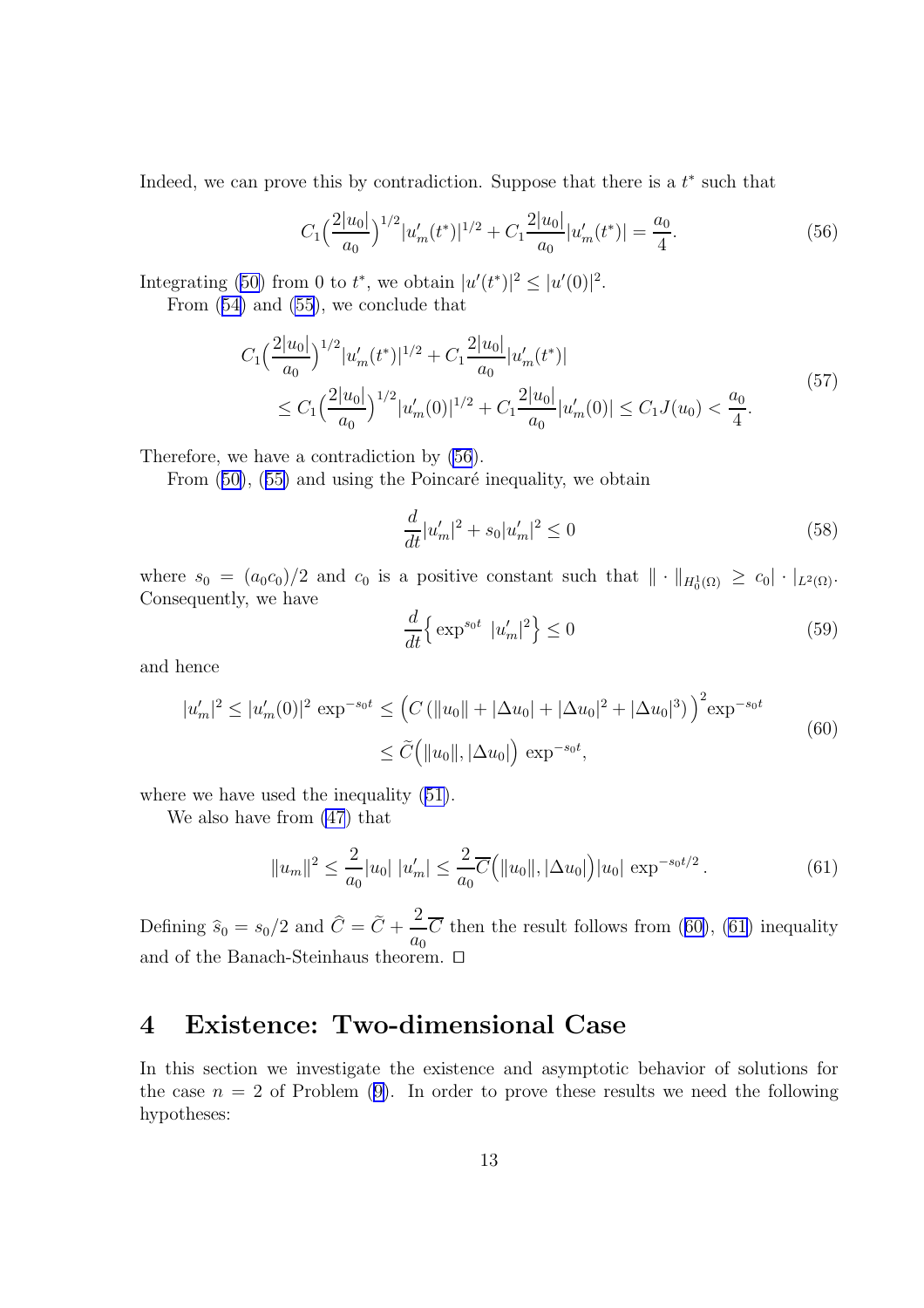<span id="page-13-0"></span>**H1**: Let  $a(u)$  belongs to  $C^2[0,\infty)$  and  $b(u)$  belongs to  $C^1[0,\infty)$  and there are positive constants  $a_0$ ,  $a_1$  such that,

$$
a_0 \le a(u) \le a_1
$$
 and  $b(u)u \ge 0$ .

**H2**: There is a positive constant  $M > 0$  such that

$$
\max_{s\in\mathbb{R}}\left\{\Big|\frac{da}{du}(s)\Big|; \, \Big|\frac{db}{du}(s)\Big|; \, \Big|\frac{d^2a}{du^2}(s)\Big|\right\}\leq M.
$$

H3:  $\frac{da}{d}$  $\frac{du}{du}(0) = 0.$ **H**4:  $u_0 \in H_0^1(\Omega) \cap H^3(\Omega)$ .

**Theorem 3** Under the hypotheses (H1) - (H4), there exists a positive constant  $\varepsilon_0$  such that, if  $u_0$  satisfies  $(|\Delta u_0| + ||u_0||_{H^3(\Omega)}) < \varepsilon_0$ , then Problem ([9](#page-3-0)) admits a solution  $u : Q \to$ IR, satisfying the following conditions:

i.  $u \in L^{\infty}(0,T; H_0^1(\Omega) \cap H^2(\Omega)),$ 

ii. 
$$
u' \in L^2(0, T; H_0^1(\Omega) \cap H^2(\Omega)),
$$

iii. 
$$
u' - \operatorname{div}(a(u)\nabla u) + b(u) |\nabla u|^2 = 0 \quad in \quad L^2(Q),
$$

iv. 
$$
u(0) = u_0
$$
.

Proof. To prove the theorem, we employ Galerkin method with the Hilbertian basis from  $H_0^1(\Omega)$ , given by the eigenvectors  $(w_j)$  of the spectral problem:  $((w_j, v)) = \lambda_j(w_j, v)$ , for all  $v \in V = H_0^1(\Omega) \cap H^2(\Omega)$  and  $j = 1, 2, \cdots$ . We represent by  $V_m$  the subspace of V generated by vectors  $\{w_1, w_2, ..., w_m\}$ . Let  $u_m(x, t)$  be the local solution of the approximate problem ([10\)](#page-4-0). With similar arguments for the one-dimensional case, in order to extend the local solution to the interval  $(0, T)$  independent of m, the following a priori estimates are needed.

**Estimate I**: Taking  $v = u_m(t)$  in the equation  $(10)_1$  $(10)_1$  $(10)_1$  and integrating over  $(0, T)$ , we obtain

$$
\frac{1}{2}|u_m|^2 + a_0 \int_0^T \|u_m\|^2 + \int_0^T \int_{\Omega} b(u_m)u_m |\nabla u_m|^2 < \frac{1}{2}|u_0|^2. \tag{62}
$$

Using the hypothesis (H1), we have

 $(u_m)$  is bounded in  $L^{\infty}(0,T; L^2(\Omega)) \cap L^2(0,T; H_0^1(\Omega))$ . (63)

**Estimate II:** Taking  $v = -\Delta u_m(t)$  in  $(10)_1$  $(10)_1$ , we obtain

$$
\frac{1}{2}\frac{d}{dt}\|u_m\|^2 + \int_{\Omega} a(u_m)|\Delta u_m|^2 = -\int_{\Omega} b(u_m)|\nabla u_m|^2 \Delta u_m + \int_{\Omega} \frac{da}{du}|\nabla u_m|^2 \Delta u_m \tag{64}
$$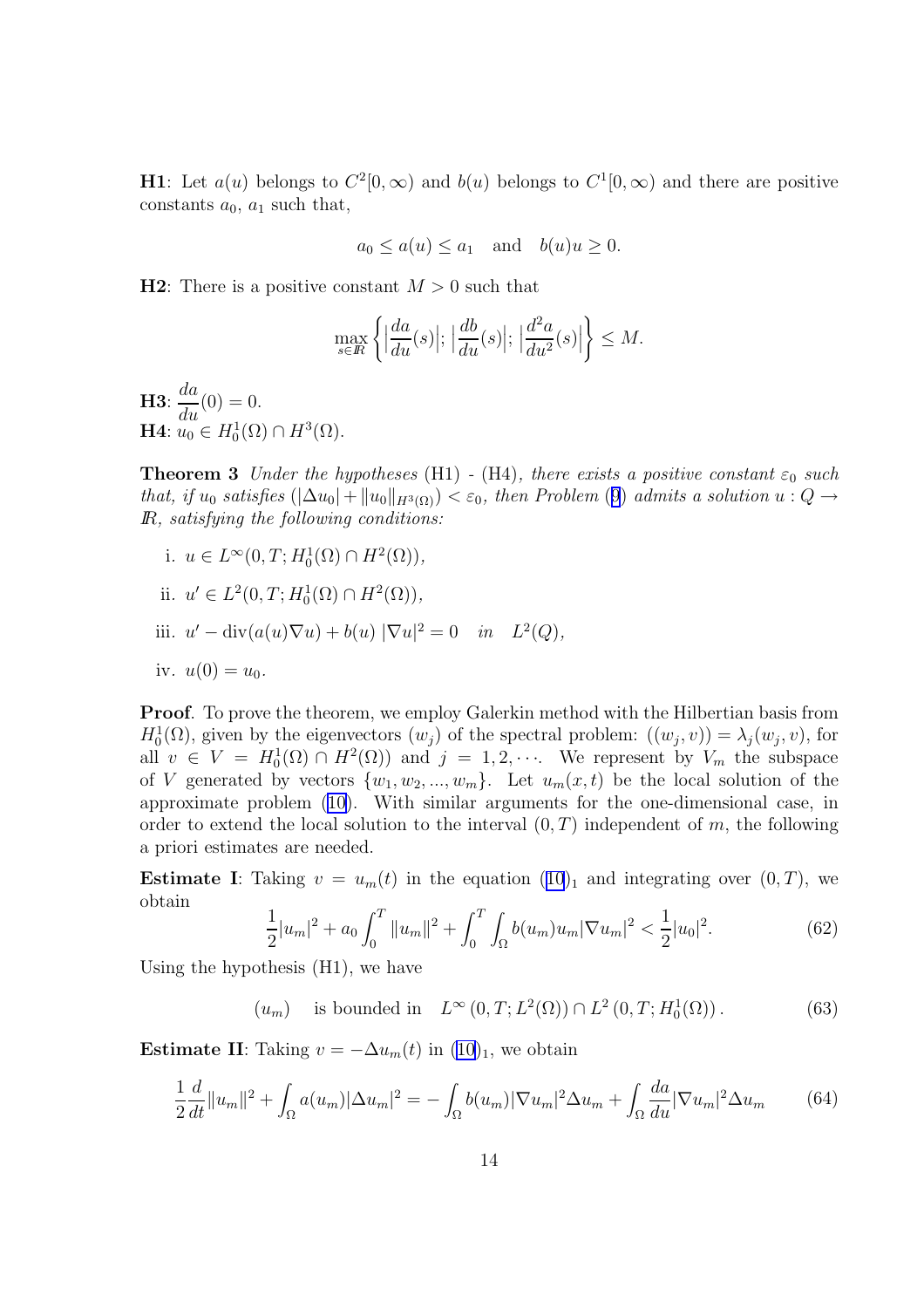<span id="page-14-0"></span>From hypothesis (H1) and using Sobolev embedding theorem we have the inequality

$$
\begin{aligned} \left| \int_{\Omega} b(u_m) |\nabla u_m|^2 \Delta u_m \right| &\leq M \int_{\Omega} |u_m| |\nabla u_m|^2 |\Delta u_m| \\ &\leq M |u_m|_{L^6(\Omega)} |\nabla u_m|_{L^6(\Omega)} |\nabla u_m|_{L^6(\Omega)} |\Delta u_m|_{L^2(\Omega)} \end{aligned} \tag{65}
$$
\n
$$
\leq M C_1^3 \|u_m\| \|u_m\|_{H^2(\Omega)}^2 |\Delta u_m| \leq C_0 |\Delta u_m|^4,
$$

where  $C_0 = MC_1^3C_2C_3 > 0$ , since  $C_1$ ,  $C_2$ ,  $C_3$  are positive constants satisfying the following inequalities:

$$
|u_m|_{L^6} \le C_1 \|u_m\|_{H^1}, \quad \|u_m\|_{H^2} \le C_2 |\Delta u_m| \quad \text{and} \quad \|u_m\|_{H^1} \le C_3 |\Delta u_m|.
$$
 (66)

We also have that

$$
\left| \int_{\Omega} \frac{da}{du} |\nabla u_m|^2 \Delta u_m \right| \le M \int_{\Omega} |\nabla u_m|^2 |\Delta u_m| \le M |\nabla u_m|_{L^4(\Omega)} |\nabla u_m|_{L^4(\Omega)} |\Delta u_m|
$$
  
\n
$$
\le M C_4^2 \|u_m\|_{H^2(\Omega)} \|u_m\|_{H^2(\Omega)} |\Delta u_m| \le M C_4^2 C_2^2 |\Delta u_m|^3
$$
  
\n
$$
\le C_5 |\Delta u_m|^3 \le \frac{C_5^2}{a_0} |\Delta u_m|^4 + \frac{a_0}{4} |\Delta u_m|^2.
$$
 (67)

where  $C_5 = MC_4^2C_2^2 > 0$  and  $C_4$  is a positive constant satisfying the inequality:  $|u_m|_{L^4(\Omega)} \le$  $C_4||u_m||_{H^1(\Omega)}.$ 

Substituting  $(65)$  and  $(67)$  in the equality  $(64)$  $(64)$  and using the hypothesis  $(H1)$ , we obtain

$$
\frac{1}{2}\frac{d}{dt}\|u_m\|^2 + \frac{3a_0}{4}|\Delta u_m|^2 \le (C_0 + \frac{C_5^2}{a_0})|\Delta u_m|^4. \tag{68}
$$

Consider now  $v = -\Delta u'_m$  in [\(10](#page-4-0))<sub>1</sub>. Integrating in  $\Omega$ , we obtain

$$
||u'_{m}||^{2} + \frac{1}{2} \frac{d}{dt} \int_{\Omega} a(u_{m}) |\Delta u_{m}|^{2} = - \int_{\Omega} b(u_{m}) |\nabla u_{m}|^{2} \Delta u'_{m} + \int_{\Omega} \frac{da}{du} |\nabla u_{m}|^{2} \Delta u'_{m} + \frac{1}{2} \int_{\Omega} \frac{da}{du} u'_{m} |\Delta u_{m}|^{2}.
$$
 (69)

In the following, we shall get estimates for the first, the second and the third terms on the hand right side of (69).

For the first term, from hypothesis (H2) and using Sobolev embedding theorem, we obtain

$$
\begin{aligned}\n\left| \int_{\Omega} b(u_m) |\nabla u_m|^2 \Delta u'_m \right| &\leq M \int_{\Omega} |u_m| |\nabla u_m|^2 |\Delta u'_m| \\
&\leq M |u_m|_{L^6(\Omega)} |\nabla u_m|_{L^6(\Omega)} |\nabla u_m|_{L^6(\Omega)} |\Delta u'_m|_{L^2(\Omega)} \\
&\leq M C_1^3 \|u_m\| \|u_m\|_{H^2(\Omega)}^2 |\Delta u'_m| \leq C_0 |\Delta u_m|^3 |\Delta u'_m|\n\end{aligned} \tag{70}
$$
\n
$$
\leq \frac{C_0^2}{2} |\Delta u_m|^4 + \frac{1}{2} |\Delta u_m|^2 |\Delta u'_m|^2,
$$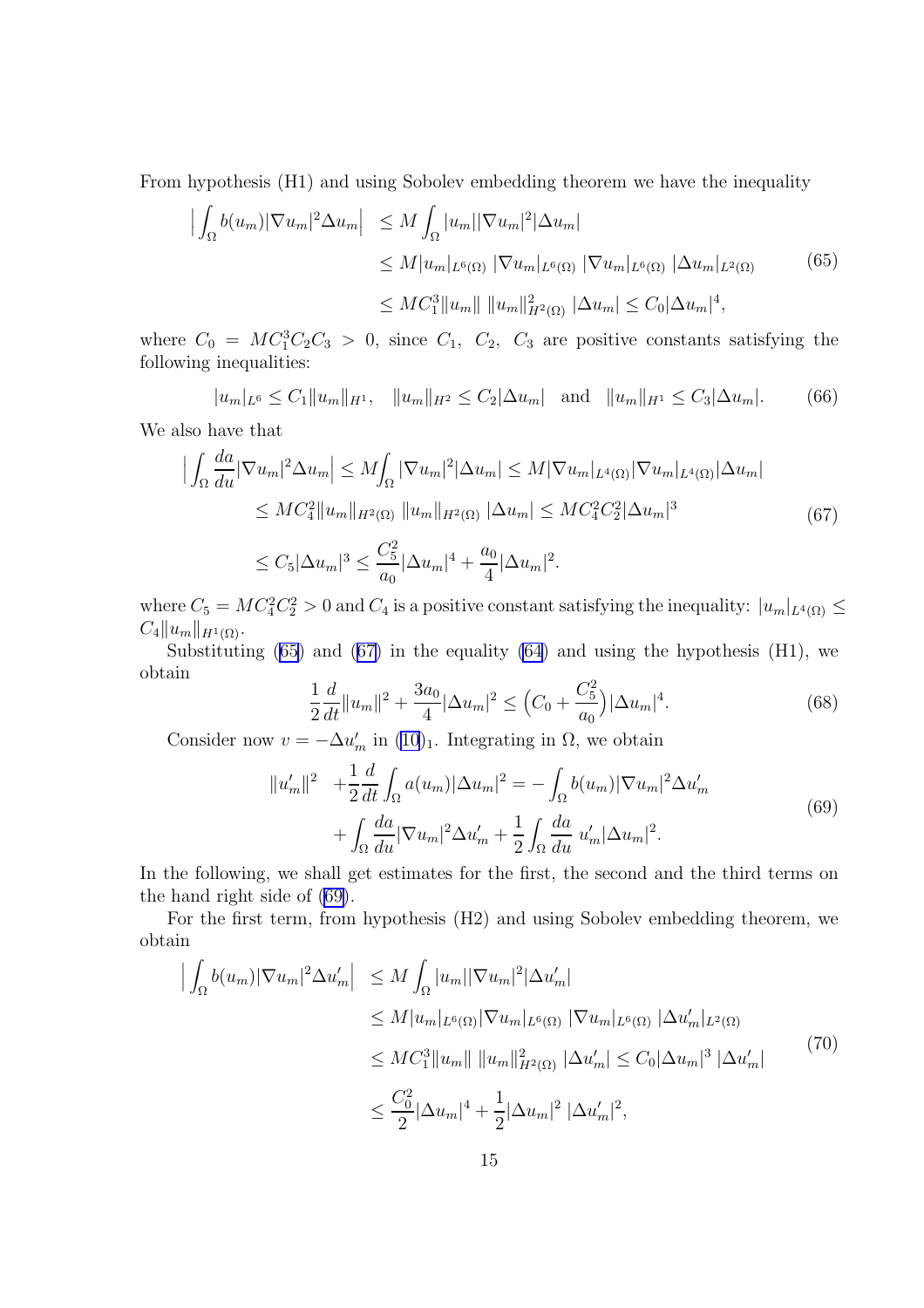<span id="page-15-0"></span>where  $C_0 = MC_1^3C_2C_3 > 0$ , was defined in [\(65](#page-14-0)).

For the second term on the hand right side of ([69\)](#page-14-0), we have

$$
\begin{split}\n\left| \int_{\Omega} \frac{da}{du} |\nabla u_m|^2 \Delta u'_m \right| &\leq M \int_{\Omega} |\nabla u_m|^2 |\Delta u'_m| \\
&\leq M |\nabla u_m|_{L^4(\Omega)}^2 |\Delta u'_m|_{L^2(\Omega)} \\
&\leq M C_4^2 \|u_m\|_{H^2(\Omega)}^2 |\Delta u'_m|_{L^2(\Omega)} \leq C_5 |\Delta u_m|^2 |\Delta u'_m|\n\end{split} \tag{71}
$$
\n
$$
\leq \frac{2C_5^2}{a_0} |\Delta u_m|^4 + \frac{a_0}{8} |\Delta u'_m|^2,
$$

where  $C_4$  and  $C_5$  are positive constants defined in ([66\)](#page-14-0) and [\(67](#page-14-0)).

For the third term on the hand right side of [\(69](#page-14-0)), we have

$$
\frac{1}{2} \left| \int_{\Omega} \frac{da}{du} u'_{m} |\Delta u_{m}|^{2} \right| \leq \frac{M}{2} \int_{\Omega} |u'_{m}| |\Delta u_{m}|^{2} \leq \frac{M}{2} |u'_{m}|_{C^{0}(\Omega)} |\Delta u_{m}|^{2}
$$
  

$$
\leq \frac{M}{2} C_{6} |u'_{m}|_{H^{2}(\Omega)} |\Delta u_{m}|^{2} \leq \frac{M}{2} C_{6} C_{2} |\Delta u'_{m}| |\Delta u_{m}|^{2}
$$
(72)  

$$
\leq C_{7} |\Delta u'_{m}| |\Delta u_{m}|^{2} \leq \frac{2C_{7}^{2}}{a_{0}} |\Delta u_{m}|^{4} + \frac{a_{0}}{8} |, \Delta u'_{m}|^{2},
$$

where  $C_6$  is the positive constant of embedding between spaces,  $H^2(\Omega) \hookrightarrow C^0(\Omega)$ , i.e,  $||u||_{C^{0}(\Omega)} \leq C_{6}||u||_{H^{2}(\Omega)}$  and  $C_{7} =$ M  $\frac{1}{2}C_6C_2 > 0$ . Substituting [\(70](#page-14-0)), (71) and (72) in ([69](#page-14-0)), we obtain

$$
||u'_{m}||^{2} + \frac{1}{2}\frac{d}{dt}\int_{\Omega} a(u_{m})|\Delta u_{m}|^{2} \leq \left(\frac{C_{0}^{2}}{2} + \frac{2C_{5}^{2} + 2C_{7}^{2}}{a_{0}}\right)|\Delta u_{m}|^{4} + \frac{a_{0}}{4}|\Delta u'_{m}|^{2} + \frac{1}{2}|\Delta u_{m}|^{2}|\Delta u'_{m}|^{2}.
$$
\n(73)

On the other hand, taking derivative in the equation  $(10)<sub>1</sub>$  $(10)<sub>1</sub>$  with respect to t and taking  $v = -\Delta u'_m$  and integrating in  $\Omega$ , we have

$$
\frac{1}{2}\frac{d}{dt}\|u'_m\|^2 + \int_{\Omega} a(u_m)|\Delta u'_m|^2 = -\int_{\Omega} \frac{da}{du} u'_m \Delta u_m \Delta u'_m
$$

$$
-\int_{\Omega} \frac{d^2a}{du^2} u'_m |\nabla u_m|^2 \Delta u'_m - 2 \int_{\Omega} \frac{da}{du} \nabla u_m \nabla u'_m \Delta u'_m
$$
(74)
$$
-\int_{\Omega} \frac{db}{du} u'_m |\nabla u_m|^2 \Delta u'_m - 2 \int_{\Omega} b(u_m) \nabla u_m \nabla u'_m \Delta u'_m.
$$

Again, we shall estimate the five terms on the hand right side of (74) individually. For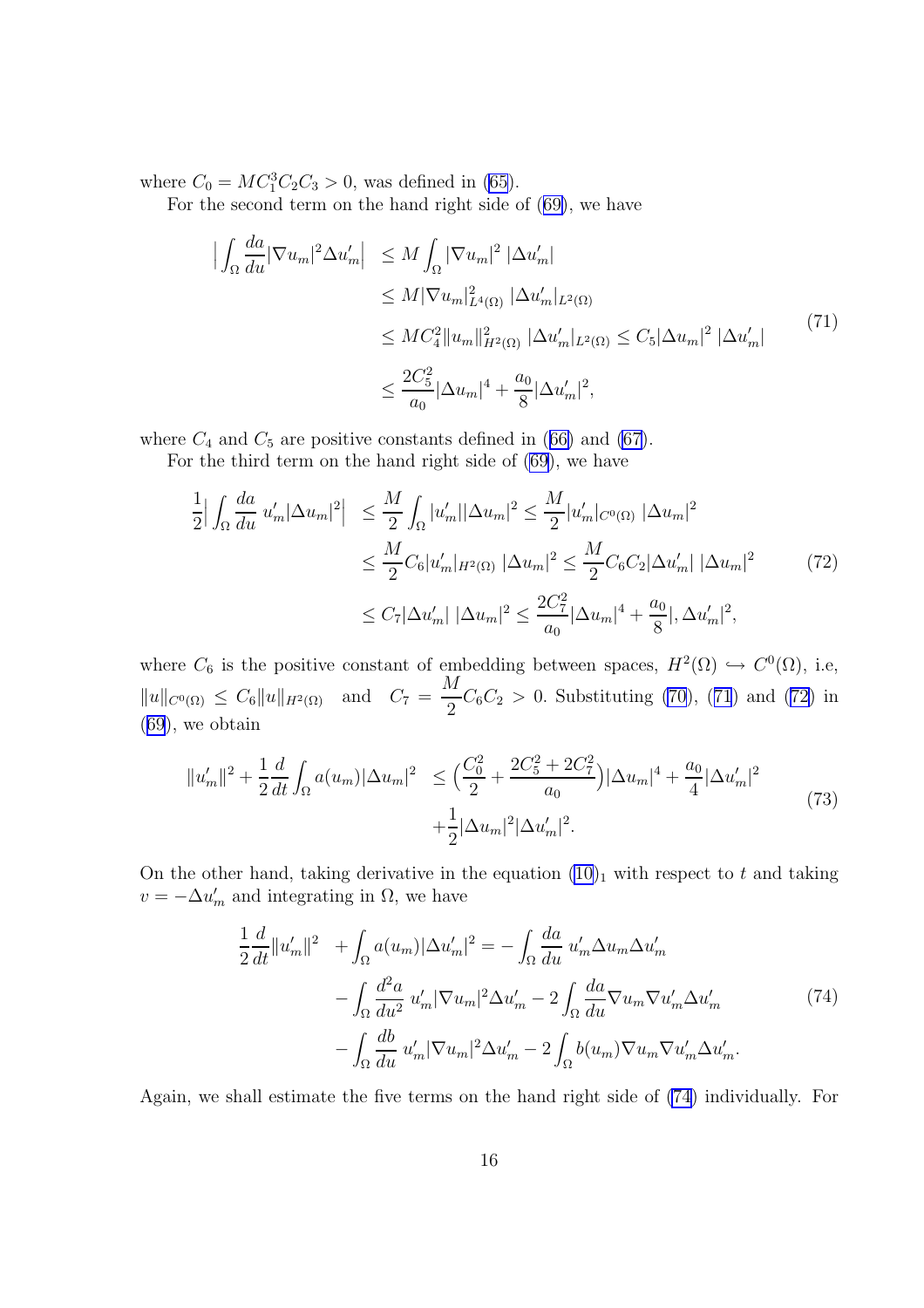<span id="page-16-0"></span>the first term, from hypothesis (H2) and using Sobolev embedding theorem we obtain

$$
\left| \int_{\Omega} \frac{da}{du} u'_{m} \Delta u_{m} \Delta u'_{m} \right| \leq M |u'_{m}|_{C^{0}(\Omega)} |\Delta u_{m}| |\Delta u'_{m}| \leq M C_{6} C_{2} |\Delta u_{m}| |\Delta u'_{m}|^{2} \leq \frac{2M^{2} C_{6}^{2} C_{2}^{2}}{a_{0}} |\Delta u_{m}|^{2} |\Delta u'_{m}|^{2} + \frac{a_{0}}{8} |\Delta u'_{m}|^{2}.
$$
\n(75)

For the second term, we have

$$
\left| \int_{\Omega} \frac{d^2 a}{du^2} u'_m |\nabla u_m|^2 \Delta u'_m \right| \leq M |u'_m|_{L^6(\Omega)} |\nabla u_m|_{L^6(\Omega)}^2 |\Delta u'_m|_{L^2(\Omega)} \leq M C_2^2 C_1 C_3 |\Delta u_m|^2 |\Delta u'_m|^2. \tag{76}
$$

For the third term,

$$
\left| \int_{\Omega} \frac{da}{du} \nabla u_m \nabla u'_m \Delta u'_m \right| \leq M |\nabla u_m|_{L^4(\Omega)} |\nabla u'_m|_{L^4(\Omega)}^2 |\Delta u'_m|_{L^2(\Omega)} \leq M C_4^2 C_2^2 |\Delta u_m| |\Delta u'_m|^2 \leq \frac{a_0}{16} |\Delta u'_m|^2 + \frac{4M^2}{a_0} C_4^4 C_2^4 |\Delta u_m|^2 |\Delta u'_m|^2. \tag{77}
$$

For the fourth term,

$$
\left| \int_{\Omega} \frac{db}{du} u'_m |\nabla u_m|^2 \Delta u'_m \right| \leq MC_2^2 C_1 C_3 |\Delta u_m|^2 |\Delta u'_m|^2. \tag{78}
$$

For the last term of [\(74\)](#page-15-0), we have

$$
\left| \int_{\Omega} b(u_m) \nabla u_m \nabla u'_m \Delta u'_m \right| \leq MC_4^2 C_2^2 |\Delta u_m| |\Delta u'_m|^2
$$
  

$$
\leq \frac{a_0}{16} |\Delta u'_m|^2 + \frac{4M^2}{a_0} C_4^4 C_2^4 |\Delta u_m|^2 |\Delta u'_m|^2.
$$
 (79)

Substituting the estimates  $(75)-(79)$  in  $(74)$  $(74)$ , we obtain

$$
\frac{1}{2}\frac{d}{dt}\|u_m'\|^2 + \int_{\Omega} a(u_m)|\Delta u_m'|^2 \leq C_8|\Delta u_m|^2|\Delta u_m'|^2 + \frac{3a_0}{8}|\Delta u_m'|^2,
$$
\nwhere  $C_8 = 2\Big(\frac{M^2C_6^2C_2^2}{a_0} + MC_2^2C_1C_3 + \frac{8M^2C_4^4C_2^4}{a_0}\Big).$ 

\n(80)

Adding the estimates  $(68)$ ,  $(73)$  and  $(80)$ , we obtain

$$
\frac{1}{2}\frac{d}{dt}\left(\|u_m\|^2 + \|u_m'\|^2 + \int_{\Omega} a(u_m)|\Delta u_m|^2\right) + \frac{3a_0}{4}|\Delta u_m|^2 + \frac{3a_0}{8}|\Delta u_m'|^2
$$
\n
$$
\leq C_9|\Delta u_m|^4 + C_8|\Delta u_m|^2|\Delta u_m'|^2,
$$
\n(81)

where  $C_9 = \left(\frac{3C_5^2 + 2C_7^2}{2}\right)$  $a_0$  $+$  $C_0^2$  $\frac{\sqrt{6}}{2} + C_0$ .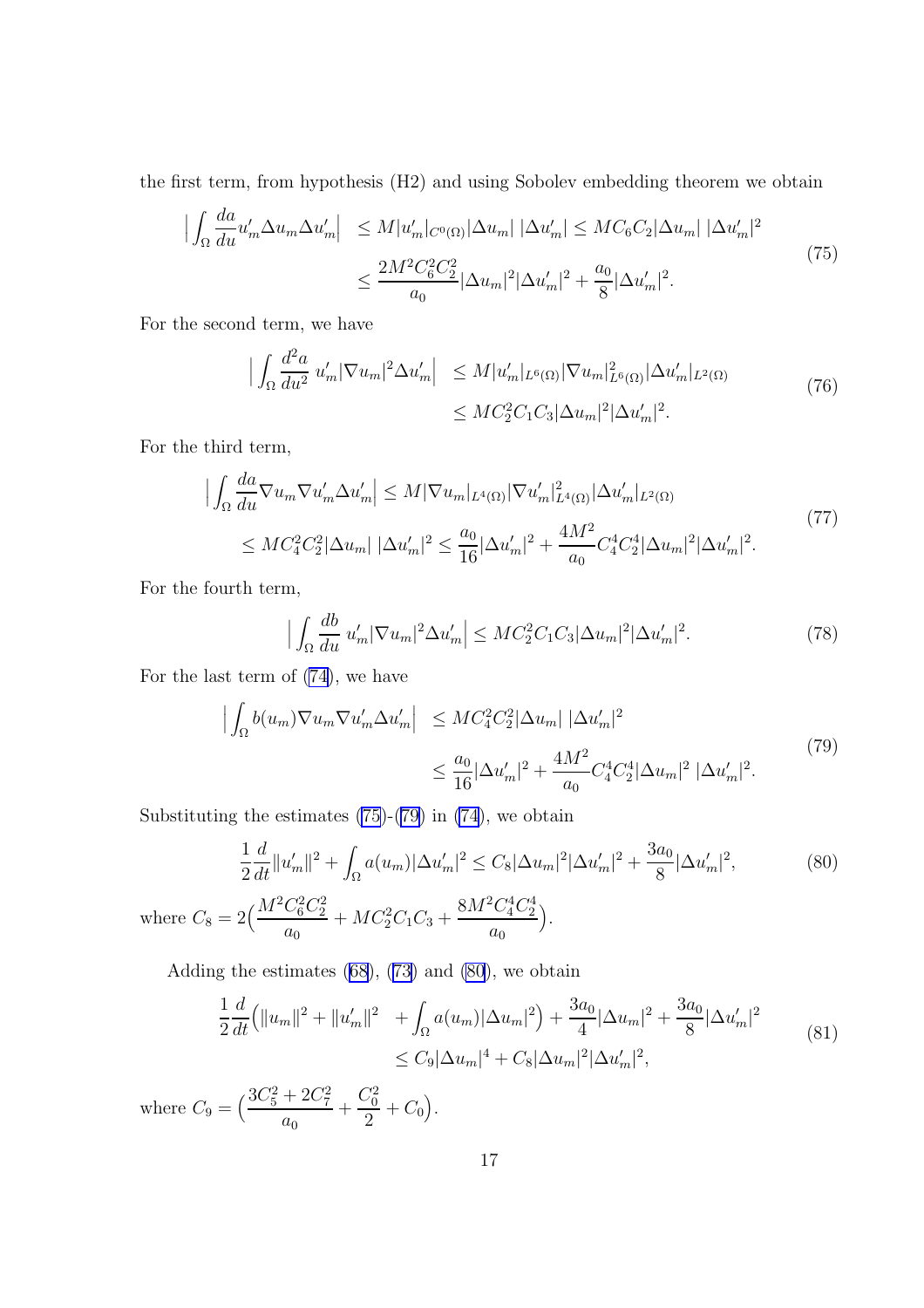<span id="page-17-0"></span>From estimate ([81](#page-16-0)), we obtain

$$
\frac{1}{2}\frac{d}{dt}\left(\|u_m\|^2 + \|u_m'\|^2 + \int_{\Omega} a(u_m)|\Delta u_m|^2\right) + \frac{a_0}{2}|\Delta u_m|^2
$$
\n
$$
+|\Delta u_m|^2 \left(\frac{a_0}{4} - C_9|\Delta u_m|^2\right) + \frac{a_0}{8}|\Delta u_m'|^2 + |\Delta u_m'|^2 \left(\frac{a_0}{4} - C_8|\Delta u_m|^2\right) \le 0.
$$
\n(82)

On the other hand, making  $t = 0$  in the equation  $(10)_1$  $(10)_1$ , taking  $v = -\Delta u'_m(0)$ , integrating in  $\Omega$  and using the hypothesis (H3), we have

$$
||u'_{m}(0)||^{2} = -\int_{\Omega} a (u_{0m}) \Delta u_{0m} \Delta u'_{m}(0) + \int_{\Omega} \frac{da}{du} (u_{0m}) (\nabla u_{0m})^{2} \Delta u'_{m}(0)
$$
  

$$
- \int_{\Omega} b (u_{0m}) |\nabla u_{0m}|^{2} \Delta u'_{m}(0) = \int_{\Omega} \frac{da}{du} (u_{0m}) \nabla u_{0m} \Delta u'_{m}(0) \nabla u'_{m}(0)
$$
  
+ 
$$
\int_{\Omega} a (u_{0m}) \nabla (\Delta u_{0m}) \nabla u'_{m}(0) - \int_{\Omega} \frac{d^{2}a}{du^{2}} (u_{0m} |\nabla u_{0m}|^{2} \nabla u_{0m} \nabla u'_{m}(0)
$$
  
- 
$$
\int_{\Omega} \frac{da}{du} (u_{0m}) \nabla (|\nabla u_{0m}|^{2}) \nabla u'_{m}(0) - \int_{\Omega} \frac{db}{du} (u_{0m}) |\nabla u_{0m}|^{2} \nabla u_{0m} \nabla u'_{m}(0)
$$
  
- 
$$
\int_{\Omega} b (u_{0m}) \nabla (|\nabla u_{0m}|^{2}) \nabla u'_{m}(0).
$$
 (83)

From (83), we obtain the following estimate for the  $u'_m(0)$  term,

$$
||u'_m(0)||^2 \leq C_{10} (||u_{0m}||_{H^3(\Omega)} ||\Delta u_{0m}| + ||u_{0m}||_{H^3(\Omega)} + |\Delta u_{0m}|^3) ||u'_m(0)||.
$$

Or equivalently

$$
||u'_m(0)||^2 \le C_{10}^2 \left( ||u_{0m}||_{H^3(\Omega)} | \Delta u_{0m}| + ||u_{0m}||_{H^3(\Omega)} + |\Delta u_{0m}|^3 \right)^2, \tag{84}
$$

where  $C_{10} = \max \left\{ MC_4^2C_2 + 2MC_4C_2 + MC_1^2C_3C_2, M, 2MC_1C_2 \right\}$ . There is  $\varepsilon_0 > 0$  such that for  $(|\Delta u_0| + ||u_0||_{H^3(\Omega)}) < \epsilon_0$ , we have

$$
|\Delta u_0|^2 < \frac{1}{(C_8 + C_9)} \frac{a_0}{4},
$$
\n
$$
||u_0|| + C_{10}^2 \left( ||u_0||_{H^3(\Omega)} \left| \Delta u_0 \right| + ||u_0||_{H^3(\Omega)} + |\Delta u_0|^3 \right)^2 + a_1 |\Delta u_0|^2
$$
\n
$$
\leq a_0 \frac{1}{(C_8 + C_9)} \frac{a_0}{4}.
$$
\n
$$
(85)
$$

Therefore, we can confirm that

$$
|\Delta u_m|^2 < \frac{1}{(C_8 + C_9)} \frac{a_0}{4}, \qquad \forall \, t \ge 0. \tag{86}
$$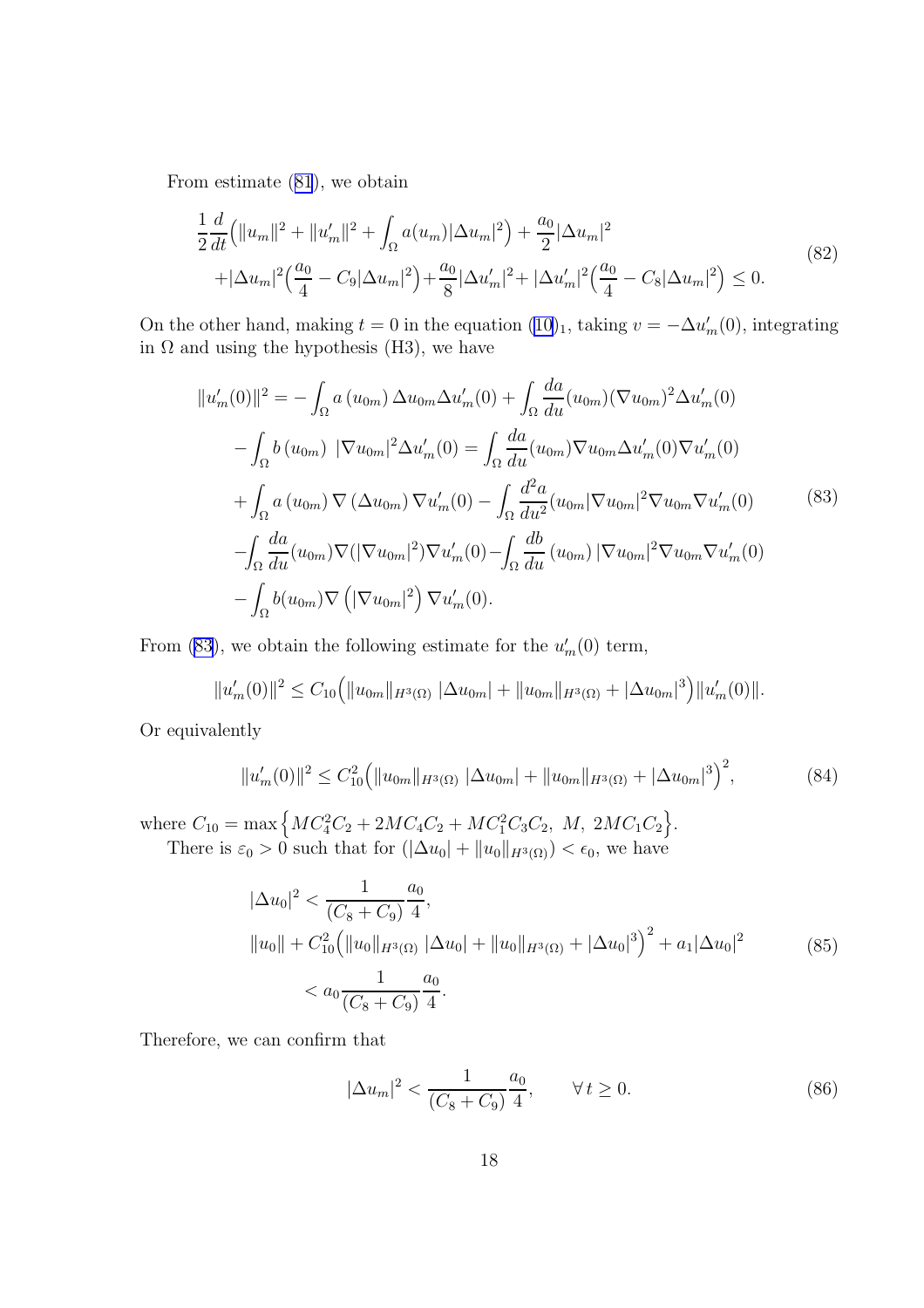Indeed, by presuming absurdity, there is a  $t^*$  by  $(86)$  $(86)$  $(86)$  such that

$$
|\Delta u_m(t)|^2 < \frac{1}{(C_8 + C_9)} \frac{a_0}{4}, \quad \text{if} \quad 0 < t < t^* \quad \text{and}
$$
\n
$$
|\Delta u_m(t^*)|^2 = \frac{1}{(C_8 + C_9)} \frac{a_0}{4}.\tag{87}
$$

Then, by integrating  $(82)$  from 0 to  $t^*$  and using hypothesis  $(H1)$ , we obtain

$$
||u_m(t^*)||^2 + ||u'_m(t^*)||^2 + a_0|\Delta u_m(t^*)|^2 \le ||u_{0m}||^2 + ||u'_m0||^2 + a_1|\Delta u_{0m}|^2. \tag{88}
$$

From  $(84)$  $(84)$ ,  $(85)$  $(85)$  and  $(88)$  we obtain

$$
\frac{1}{2} (||u_m(t^*)||^2 + ||u_m'(t^*)||^2 + a_0|\Delta u_m(t^*)|^2) < \frac{a_0}{2} \frac{1}{(C_8 + C_9)} \frac{a_0}{4}.\tag{89}
$$

Therefore, we conclude that

$$
|\Delta u_m(t^*)|^2 < \frac{1}{(C_8 + C_9)} \frac{a_0}{4}.
$$

This leads to a contradiction by  $(87)_2$ .

Since [\(86\)](#page-17-0) is valid, the terms  $\frac{a_0}{4}$  $\frac{\tilde{u_0}}{4} - C_8 |\Delta u_m|^2$  and  $\left(\frac{a_0}{4}\right)$  $\frac{u_0}{4} - C_9 |\Delta u_m|^2$  on the left hand-side of  $(82)$  $(82)$  $(82)$  are also positive. Hence, by integrating  $(82)$  from 0 to T, we obtain

$$
\frac{1}{2}||u_m||^2 + ||u'_m||^2 + \frac{a_0}{2}|\Delta u_m|^2 + \frac{a_0}{2}\int_0^T |\Delta u_m|^2 + \frac{a_0}{8}\int_0^T |\Delta u'_m|^2 \le C. \tag{90}
$$

Therefore,

$$
(u_m) \text{ is bounded in } L^{\infty}(0,T; H_0^1(\Omega) \cap H^2(\Omega)),(u'_m) \text{ is bounded in } L^2(0,T; H_0^1(\Omega) \cap H^2(\Omega)) \cap L^{\infty}(0,T; H_0^1(\Omega)).
$$
\n
$$
(91)
$$

The limit of the approximate solutions can be obtained following the same arguments for  $(33), (34), (38)$  $(33), (34), (38)$  $(33), (34), (38)$  $(33), (34), (38)$  $(33), (34), (38)$  $(33), (34), (38)$  $(33), (34), (38)$  and  $(41),$  $(41),$  i.e, we obtain the solution in  $L<sup>2</sup>(Q)$ .

#### Asymptotic behavior

In the following we shall prove that the solution  $u(x, t)$  of Problem [\(9](#page-3-0)), in the case  $n = 2$ , also decays exponentially when time  $t \to \infty$ .

**Theorem 4** Let  $u(x, t)$  be the solution of Problem  $(9)$  $(9)$  $(9)$ . Then there exist positive constants  $S_0$  and  $C = C{\|u_0\|, |\Delta u_0|, \|u_0\|_{H^3(\Omega)}}\}$  such that

$$
||u||^{2} + ||u'||^{2} + \int_{\Omega} a(u)|\Delta u|^{2} \leq C \exp^{-S_{0}t}.
$$
\n(92)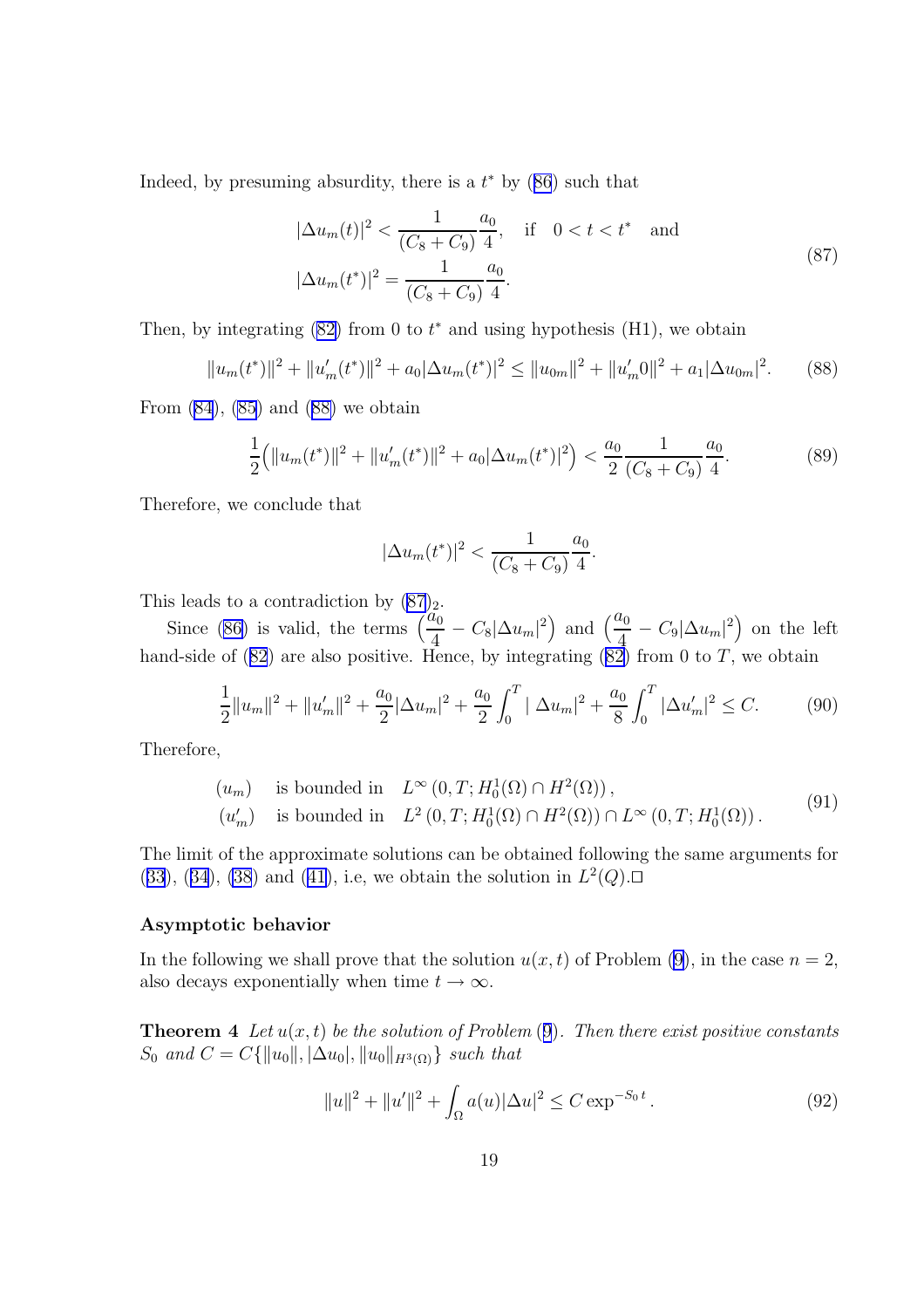<span id="page-19-0"></span>**Proof.** Let  $H(t) = \frac{1}{2}$ 2  $\left( \|u_m\|^2 + \|u'_m\|^2 + \right)$  $\int_{\Omega}a(u_m)|\Delta u_m|^2\Big).$ From ([82\)](#page-17-0), we obtain

$$
\frac{d}{dt}H(t) + a_0|\Delta u_m|^2 + \frac{a_0}{4}|\Delta u'_m|^2 \le 0.
$$
\n(93)

We also have

$$
H(t) \leq \frac{1}{2} C_3^2 \left( |\Delta u_m|^2 + |\Delta u'_m|^2 \right) + \frac{a_1}{2} |\Delta u_m|^2
$$
  
 
$$
\leq \hat{C}_1 \left( |\Delta u_m|^2 + |\Delta u'_m|^2 \right) \leq \hat{C}_2 \left( \frac{a_0}{2} |\Delta u_m|^2 + \frac{a_0}{8} |\Delta u'_m|^2 \right), \tag{94}
$$

where  $\hat{C}_1 = \max \left\{ C_3^2, \frac{a_1}{2} \right\}$ 2 } and  $\hat{C}_2 =$  $8\hat{C}_1$  $a_0$ . Using (93) and (94), we conclude that

$$
\frac{1}{2}\frac{d}{dt}H(t) + \hat{C}_2H(t) \le 0,
$$

which implies that

$$
H(t) \leq C \exp^{-S_0 t},
$$

where  $S_0 = -2\hat{C}_2$  and the positive constant  $C = C\{\|u_0\|, |\Delta u_0|, \|u_0\|_{H^3(\Omega)}\}$  is determined by  $(84)$  $(84)$ . The result follows from the Banach-Steinhaus theorem.  $\Box$ 

Acknowledgement: We would like to thank the reviewer who carefully went through our paper and gave valuable comments and suggestions.

## References

- [1] Alaa, N., Iguername, M., Weak periodic solution of some quasilinear parabolic equations with data measures, Journal of Inequalities in Pure and Applied Mathematics, 3, (2002), 1-14.
- [2] Amann, H. Periodic solutions of semilinear parabolic equations, Nonlinear Analysis, (1978), 1-29.
- [3] Boccardo, L., Murat, F., Puel, J.P. Existence results for some quasilinear parabolic equations, Nonlinear Analysis, 13, (1989), 373-392.
- [4] Boccardo, L., Gallouet, T. Nonlinear elliptic and parabolic equations involving measure data, Journal of Functional Analysis, 87, (1989), 149-168.
- [5] Chipot,M., Weissler, F.B. Some blow up results for a nonlinear parabolic equation with a gradient term, SIAM J. Math. Anal., 20, (1989), 886-907.